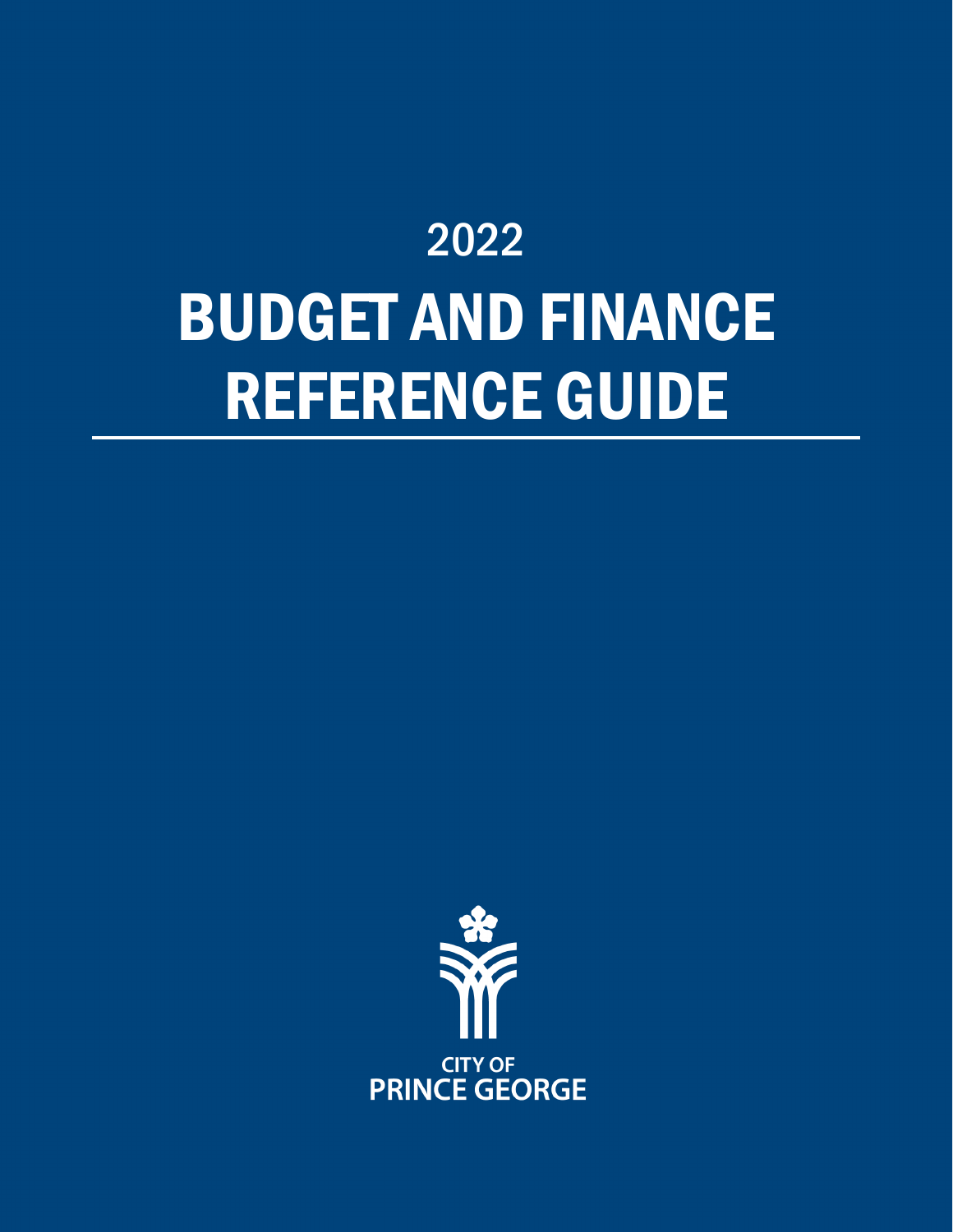# **TABLE OF CONTENTS**

| 1.   |                                                                             |  |
|------|-----------------------------------------------------------------------------|--|
| 1.1. |                                                                             |  |
| 2.   |                                                                             |  |
| 2.1. |                                                                             |  |
| 2.2. |                                                                             |  |
|      |                                                                             |  |
| 2.3. |                                                                             |  |
|      |                                                                             |  |
|      | Figure 1: General Operating Fund - Source of Funds (in 000's) - 20225       |  |
|      | Figure 2: General Operating Fund Expenditures (in 000's) - 2022  6          |  |
|      |                                                                             |  |
| 3.   |                                                                             |  |
| 3.1. |                                                                             |  |
|      |                                                                             |  |
| 3.2. |                                                                             |  |
|      | Table E: Prince George's Tax Classes, Rates and Levy Contributions - 2021 8 |  |
| 3.3. |                                                                             |  |
|      |                                                                             |  |
| 3.4. |                                                                             |  |
| 3.5. |                                                                             |  |
| 3.6. |                                                                             |  |
|      | Figure 3: Taxes Collected for City and Other Authorities - 202210           |  |
| 3.7. |                                                                             |  |
|      | Table G: Capital Projects Funded by Local Area Service Taxes - 2022 11      |  |
| 3.8. |                                                                             |  |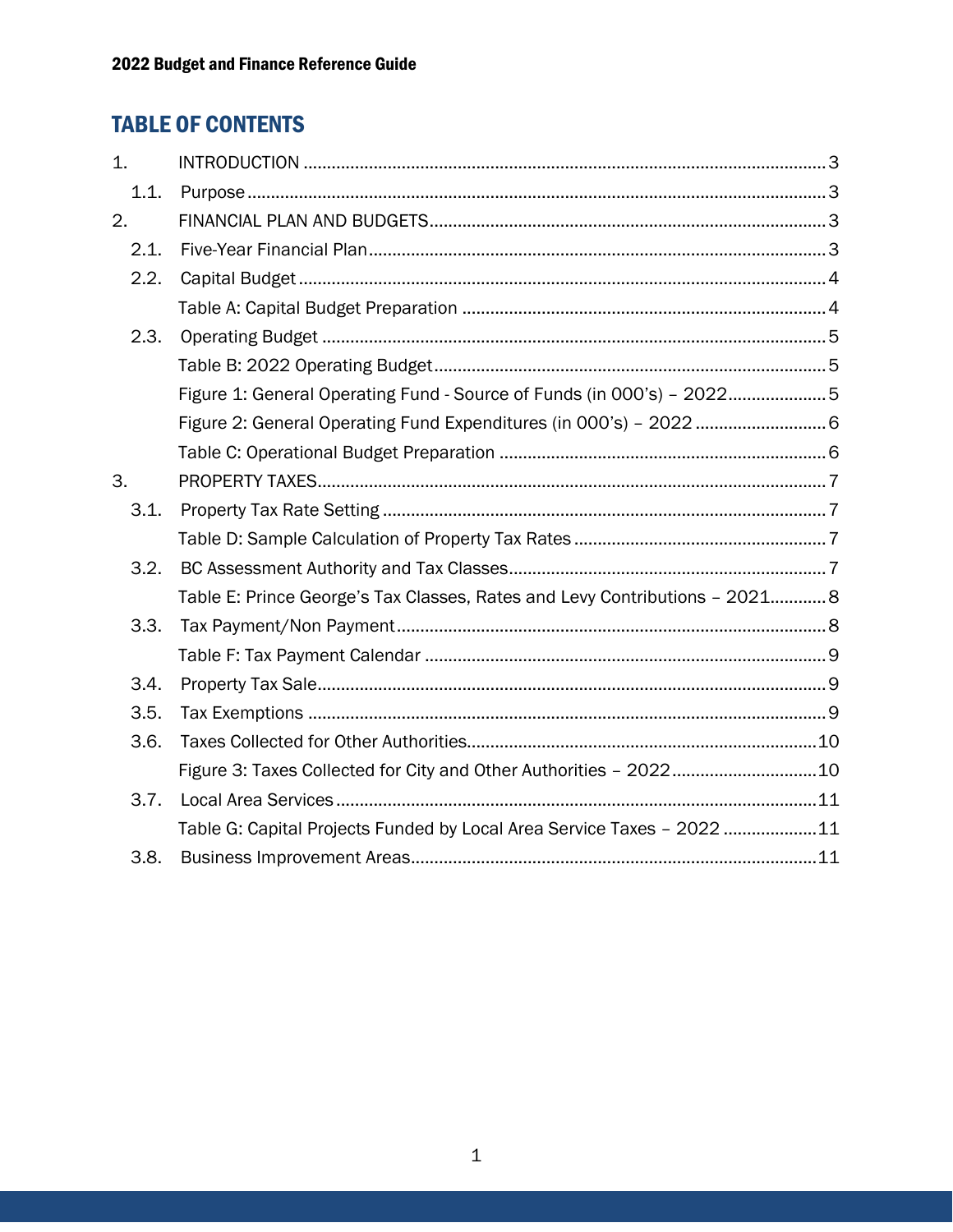| 4.   | REVENUE ENTITLEMENTS UNDER AGREEMENTS AND GRANTS  12                         |
|------|------------------------------------------------------------------------------|
| 4.1. |                                                                              |
|      | Table H: Police Expenditures and Traffic Fine Revenue (2019 - 2022)12        |
| 4.2. |                                                                              |
|      |                                                                              |
| 4.3. |                                                                              |
|      | 4.3.1.                                                                       |
|      |                                                                              |
|      |                                                                              |
| 4.4. |                                                                              |
|      |                                                                              |
| 5.   |                                                                              |
|      | Table L: Reserve Funds - Source, Use and Uncommitted Balance of Funds - 2020 |
| 5.1. |                                                                              |
| 6.   |                                                                              |
| 6.1. |                                                                              |
|      | Figure 7: Long-Term Debt Outstanding by Fund (\$millions) (2011 - 2020)19    |
|      | Figure 8: Long-Term Debt Payments by Fund (\$millions) (2011 - 2020)20       |
| 6.2. |                                                                              |
| 6.3. |                                                                              |
|      |                                                                              |
| 7.   |                                                                              |
|      |                                                                              |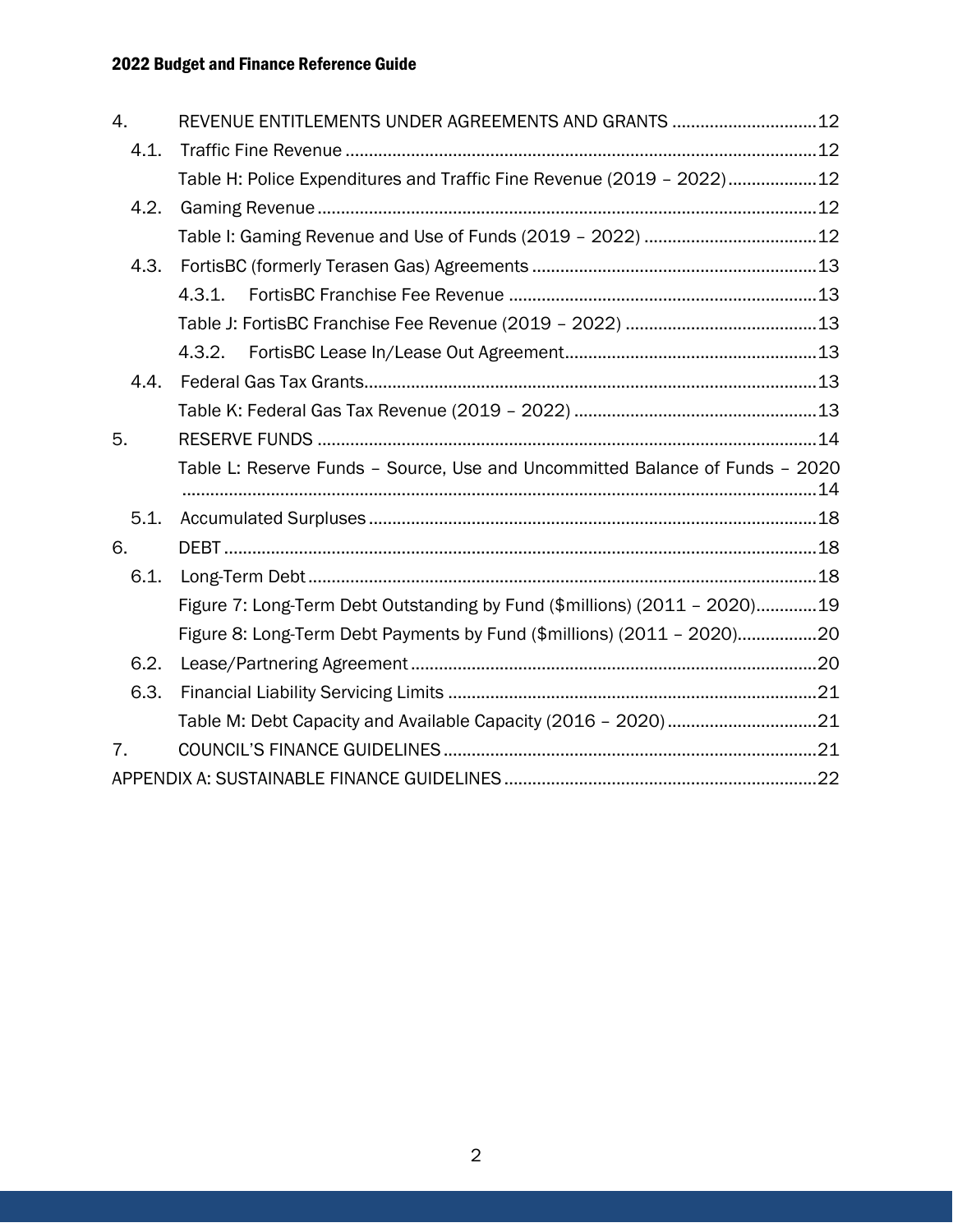# <span id="page-3-1"></span><span id="page-3-0"></span>1. INTRODUCTION

# 1.1. Purpose

This guide has been produced to assist Council and Administration in creating the 2022 - 2026 Operating and Capital Financial Plan. The document identifies finance guidelines which currently inform decisions of Council and Administration and may also be adapted for use as a reference tool for newly elected officials and city staff.

# <span id="page-3-3"></span><span id="page-3-2"></span>2. FINANCIAL PLAN AND BUDGETS

## 2.1. Five-Year Financial Plan

Each year, municipalities must adopt by bylaw, a five-year financial plan which includes operating and capital items. The financial plan must be adopted before the annual property tax bylaw is adopted (before May 15<sup>th</sup>). A financial plan may be amended by bylaw at any time.

The financial plan must include the following, for each year of the plan:

- Proposed expenditures including separate amounts for:
	- o interest and principal on debt;
	- o capital purposes;
	- o a financial deficiency; and
	- o other purposes.
- Proposed funding sources including separate amounts for:
	- o revenue from property taxes;
	- o fees and charges;
	- o proceeds from borrowing; and
	- o revenue from other sources.
- Proposed transfers between funds, including separate amounts for each statutory reserve fund and accumulated surplus.

For each year of the financial plan, the proposed expenditures and transfers to other funds cannot exceed the proposed revenues and transfers from other funds – i.e. there cannot be a deficit. If a deficit does occur, it must be reflected in the financial plan as expenditure in the next year.

Before adopting a financial plan, Council must have undertaken a public consultation process regarding it. Public consultation for the five year financial plan is received by Council until the end of October and may, for example, take the form of neighbourhood meetings or public opinion surveys concerning municipal services and quality of life. Council's budget meeting agendas also advertise, in advance, opportunity for public presentations and written submissions. Council considers public consultation results in its deliberations on budget and finance matters.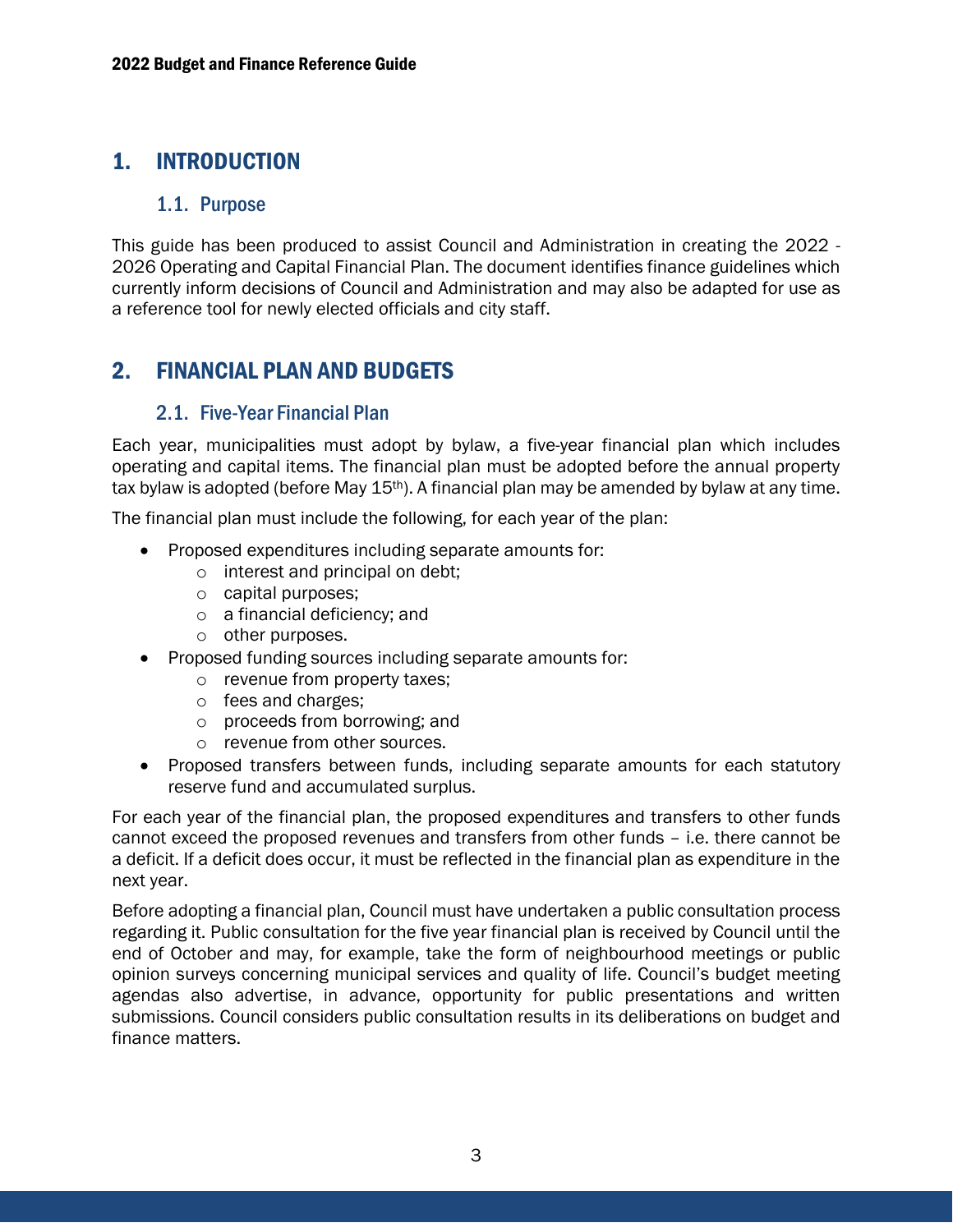#### 2.2. Capital Budget

<span id="page-4-0"></span>The capital budget is developed for the purpose of investing in the City's infrastructure, equipment and facilities.

Capital expenditures may be funded by:

- grant funds;
- annual revenue;
- reserve funds;
- lease/partnering agreements; and
- long-term debt.

The City's 2022 capital program amounts to \$37.3 million, as reflected in the 2022 - 2026 Financial Plan.

Council and Administration have developed processes and associated schedules for preparation, consideration, approval and management of the five year capital and operating financial plan. The processes reflect legislated requirements, including approval deadlines.

#### <span id="page-4-1"></span>Table A: Capital Budget Preparation

| <b>Activity</b>                                                                                                       | Who                                                   | Date                           | <b>Result</b>                                                                   |
|-----------------------------------------------------------------------------------------------------------------------|-------------------------------------------------------|--------------------------------|---------------------------------------------------------------------------------|
| <b>Financial Planning estimates</b><br>Capital Expenditure Reserve<br>balance for 2022                                | <b>Financial Planning</b>                             | September                      | Estimated amount of available<br>funding is identified                          |
| Administration prioritizes 2022-<br>2026 capital plan                                                                 | <b>Budget Managers</b><br>and Senior<br>Leadership    | October/<br>November           | Administration prioritizes<br>recommended capital plan                          |
| Draft 2022-2026 capital plan is<br>presented to Finance and Audit<br>Committee                                        | <b>Financial Planning</b><br>and Senior<br>Leadership | November/<br>December          | Priority projects, available<br>funding and funding<br>challenges are presented |
| Proposed funded and unfunded<br>2022-2026, and proposed<br>unfunded 2027-2031 capital<br>plan is presented to Council | <b>Financial Planning</b><br>and Senior<br>Leadership | January                        | Council approves 2022-2026<br>and 2027-2031 capital plan                        |
| Financial Plan Bylaw receives<br>final reading                                                                        | <b>Financial Planning</b>                             | Before May<br>15 <sup>th</sup> | Council considers and<br>approves Financial Plan Bylaw                          |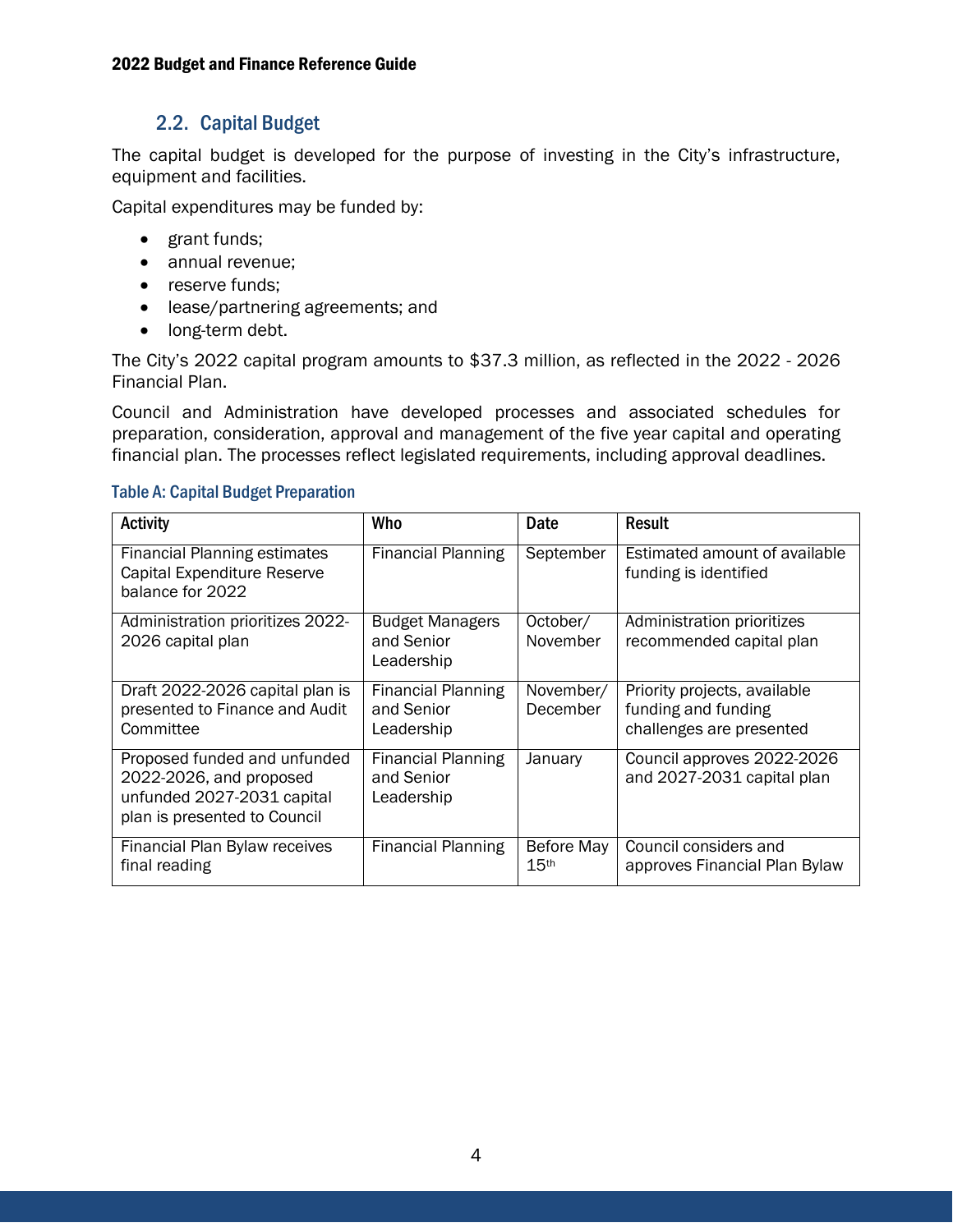# 2.3. Operating Budget

<span id="page-5-0"></span>The City of Prince George municipal operating budget is represented by four funds: general; district energy; sewer; and water.

#### <span id="page-5-1"></span>Table B: 2022 Operating Budget

| <b>General Operating Fund</b>         | \$143.6 million |
|---------------------------------------|-----------------|
| <b>District Energy Operating Fund</b> | \$1.3 million   |
| Sewer Operating Fund                  | \$6.9 million   |
| <b>Water Operating Fund</b>           | \$8.5 million   |
| Total*                                | \$160.3 million |

\* It should be noted that these figures do not include amortization (22.0 million General; 0.6 million District Energy; 3.0 million Sewer; 3.5 million Water).

To provide more detail, the annual operating budget is then segmented into service categories that provide financial representation of the City's plans to deliver municipal services and programs. Figures 1 and 2 below provide a more detailed breakdown of the City's General Operating Source of Funds and Operating Expenditures.



#### <span id="page-5-2"></span>Figure 1: General Operating Fund - Source of Funds (in 000's) – 2022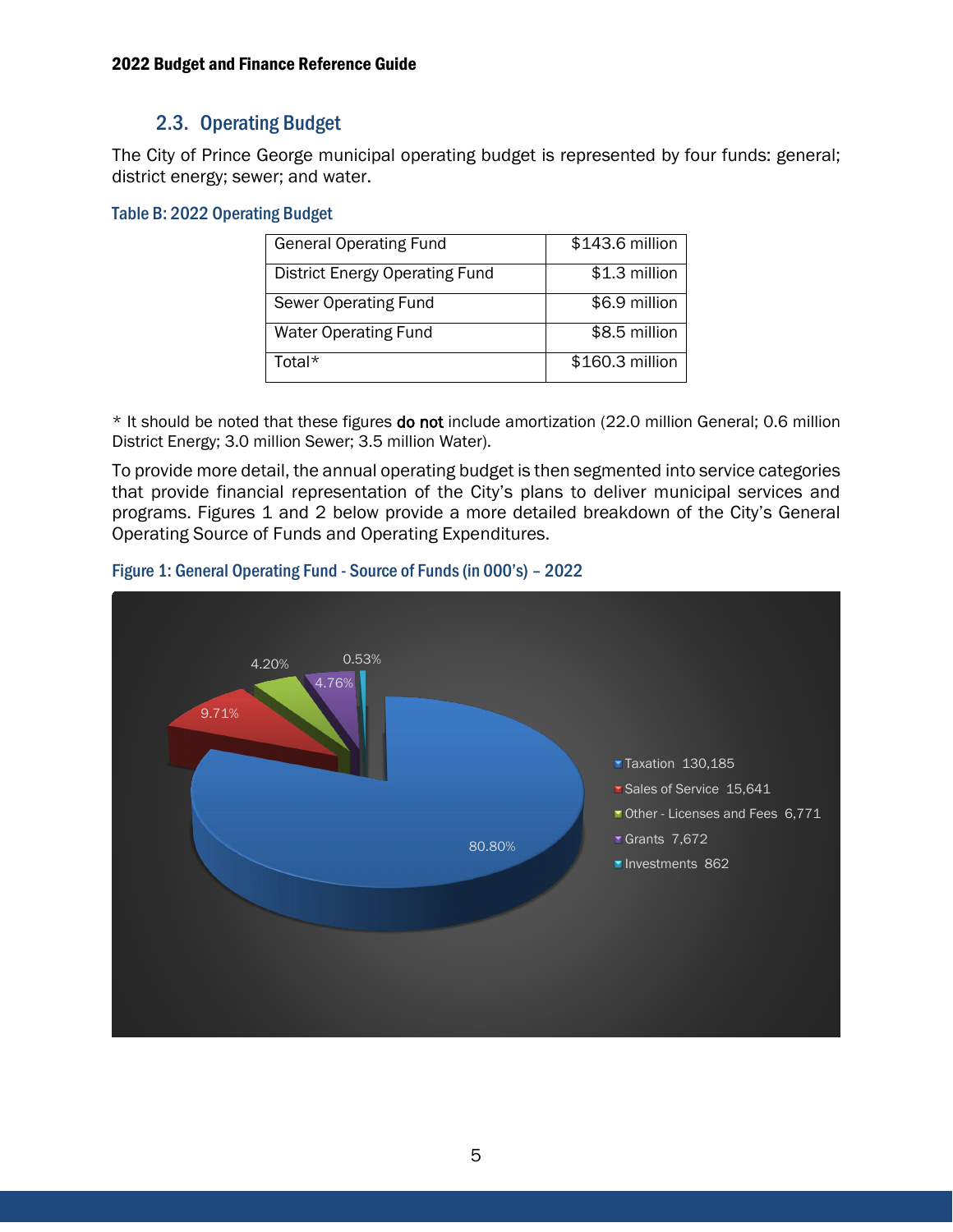

#### <span id="page-6-0"></span>Figure 2: General Operating Fund Expenditures (in 000's) – 2022

## <span id="page-6-1"></span>Table C: Operational Budget Preparation

| <b>Activity</b>                                                                                                                     | Who                                                                             | <b>Date</b>                          | <b>Result</b>                                                                                  |
|-------------------------------------------------------------------------------------------------------------------------------------|---------------------------------------------------------------------------------|--------------------------------------|------------------------------------------------------------------------------------------------|
| Prepare and distribute 2022<br>operating budget guideline                                                                           | <b>Financial Planning</b><br>and Senior<br>Leadership                           | October                              | 2022-2026 budget entry<br>by Finance                                                           |
| Prepare draft five year operating<br>budget for review by Senior<br>Leadership and present to<br><b>Finance and Audit Committee</b> | <b>Financial Planning</b>                                                       | November/<br>December                | Draft budget prepared for<br>review by Senior<br>Leadership and Finance<br>and Audit Committee |
| Prepare final draft five year<br>operating budget                                                                                   | <b>Financial Planning</b>                                                       | December                             | Proposed budget reviewed<br>by Senior Leadership                                               |
| Prepare five year budget for<br>Council agenda                                                                                      | <b>Financial Planning</b><br>and Legislative<br>Services                        | December                             | Electronic and printed five<br>year plan produced                                              |
| Prepare and present proposed<br>2022-2026 operating plan to<br>Council                                                              | Financial Planning,<br>Senior Leadership<br>and Departmental<br><b>Managers</b> | January<br><b>Budget</b><br>Meetings | Council approves 2022 -<br>2026 operating plan                                                 |
| Final reading of Financial Plan<br><b>Bylaw</b>                                                                                     | <b>Financial Planning</b>                                                       | Before May<br>15 <sup>th</sup>       | Council considers and<br>approves Financial Plan<br><b>Bylaw</b>                               |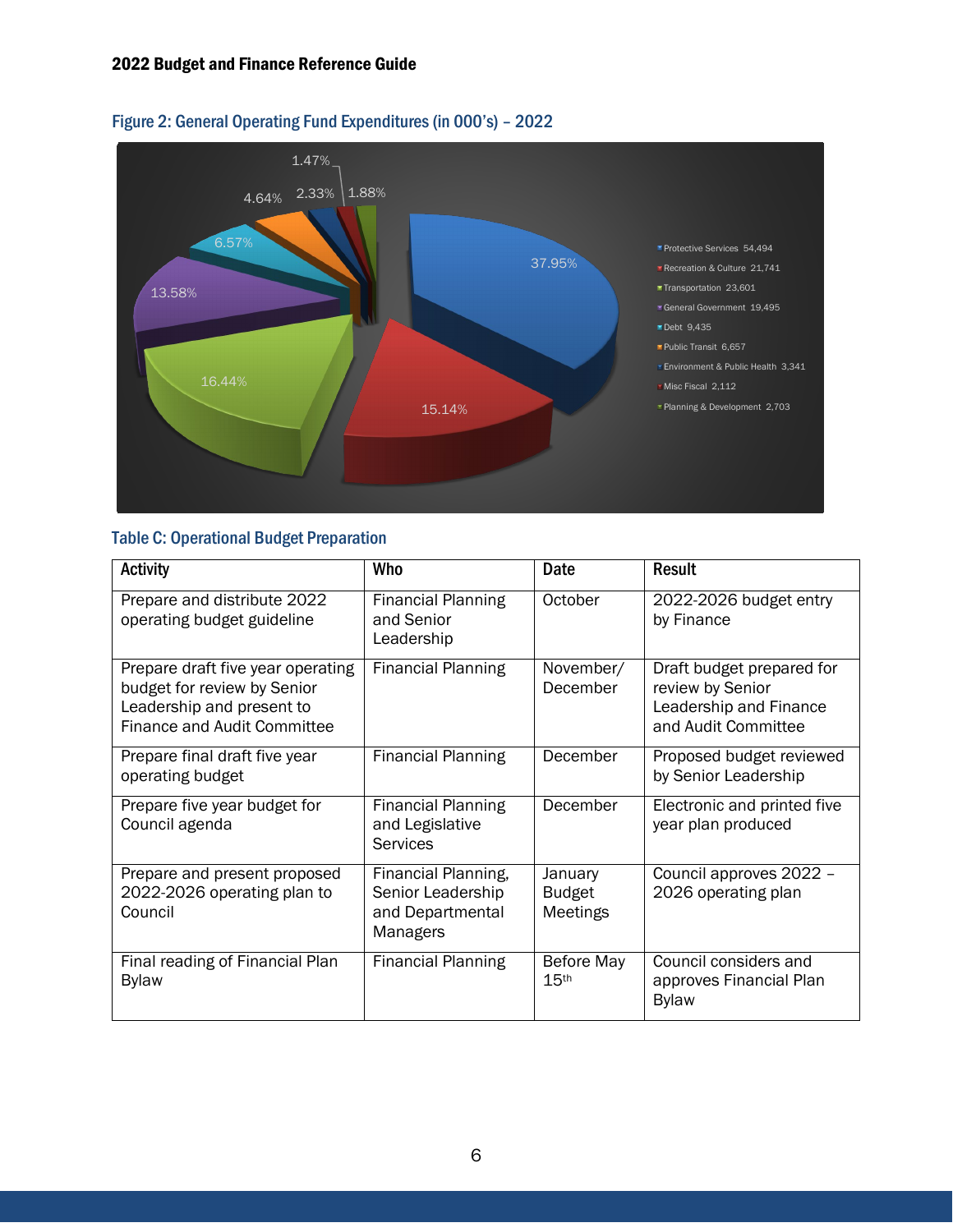# <span id="page-7-1"></span><span id="page-7-0"></span>3. PROPERTY TAXES

# 3.1. Property Tax Rate Setting

Once Council has determined the total amount of municipal property taxes to be raised in the City's operating budget, Council must then approve the annual tax rate bylaw which details what share of that total taxation revenue will be collected from each of the City's nine property tax classes. Council approves a tax rate structure that generates the tax revenue required by multiplying the total assessed value of each of the property classes by their respective tax rates.

Another way of expressing this is that the tax rate equals required tax revenue, divided by taxable assessed value. For example, if \$200,000 is to be raised from residential properties and the total taxable value is \$10,000,000, the tax rate is set at \$20 per \$1,000 of assessed residential value (property tax rates are expressed in dollars per thousand of assessed value).

| Tax Rate = | Tax Revenue for Class / Assessed Value of Class                                      |
|------------|--------------------------------------------------------------------------------------|
|            | 2021 Business Tax Rate                                                               |
|            | \$32,853,772 / \$2,018,285,134                                                       |
| Tax Rate = | \$.01627806 per \$1 of assessed value or<br>\$16.27806 per \$1,000 of assessed value |

#### <span id="page-7-2"></span>Table D: Sample Calculation of Property Tax Rates

# <span id="page-7-3"></span>3.2. BC Assessment Authority and Tax Classes

Since 1974, BC Assessment Authority has established and maintained assessments throughout the province for property taxation purposes. BC Assessment values and classifies properties into one or more of nine classes included in the Assessment Act regulations.

The BC Assessment Authority Act describes:

- the methods to be used in classifying and valuing property (e.g. use, selling price of comparable land and improvements, revenue or rental value);
- the rules for providing assessment notices and assessment rolls to property owners and taxing bodies; and
- a framework for review and appeal of the classification, valuation, and exemption of property.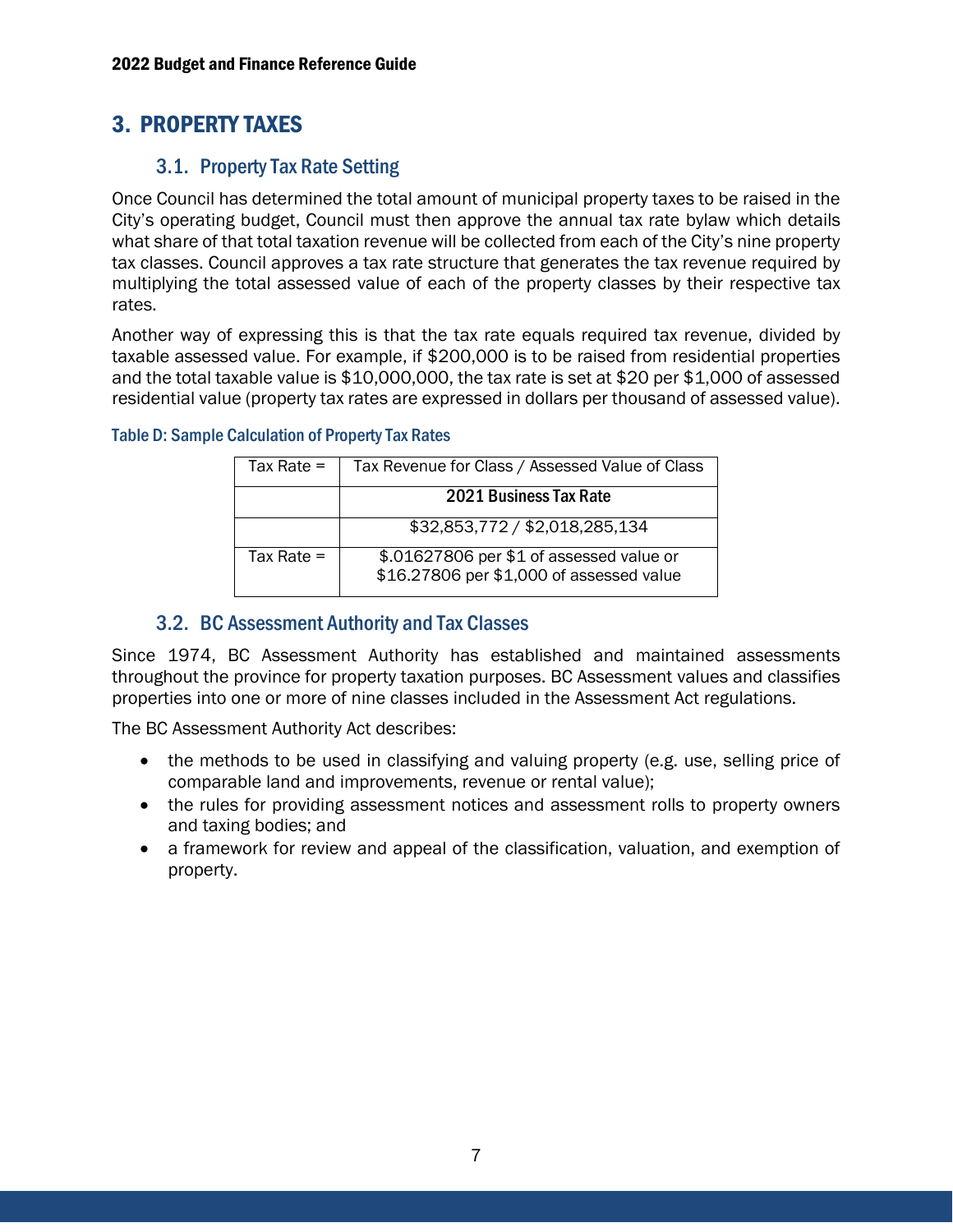| <b>BC Assessment</b><br><b>Classifications</b> | <b>Tax Rate (charge</b><br>per \$1,000) | Percentage of<br>total tax payable |
|------------------------------------------------|-----------------------------------------|------------------------------------|
| Residential                                    | 6.66                                    | 53.9                               |
| Utility                                        | 40.70                                   | 1.3                                |
| <b>Supportive Housing</b>                      | 6.66                                    | 0.0                                |
| Major Industry                                 | 50.54                                   | 12.7                               |
| Light Industry                                 | 26.18                                   | 3.4                                |
| Business/Other                                 | 16.28                                   | 28.7                               |
| <b>Managed Forest</b>                          | 6.66                                    | 0.0                                |
| Recreation/Non Profit                          | 6.66                                    | 0.0                                |
| Farm                                           | 5.26                                    | 0.0                                |

<span id="page-8-0"></span>Table E: Prince George's Tax Classes, Rates and Levy Contributions – 2021

The Provincial Government can and sometimes does, set tax class rate caps. For example, the Utility Class tax rate cannot exceed the greater of \$40/1000 of assessed value or 2.5 times the Business Class tax rate.

In addition, the valuation method may be different for different classes of property. For example, while properties in Class 6 (Business and Other) are valued at market value, improvements in Class 4 (Major Industry) are valued on cost, less depreciation values.

# 3.3. Tax Payment/Non Payment

<span id="page-8-1"></span>The *Community Charter* allows a municipality to follow a "general tax collection scheme" or an "alternative municipal tax collection scheme".

#### • general tax collection scheme:

- $\circ$  taxes are due on July 2<sup>nd</sup>;
- o Province sets penalties and interest rates for unpaid taxes.

#### • alternative municipal tax collection scheme:

- o Council may establish tax due dates for unpaid taxes by bylaw;
- o Province sets penalties and interest rates for unpaid taxes.

To accommodate its tax pre-payment plan, the City uses an alternative tax collection scheme which is governed by Bylaw No. 7280. Under the City's alternative tax collection scheme, a property owner may elect to pay taxes during the period July  $1<sup>st</sup>$  to June 30<sup>th</sup>. The owner may make the required scheduled payments through any method accepted by the City, including pre-authorized withdrawals.

For those who do not participate in the pre-payment plan, the due date for current property taxes is the first Friday after July  $1<sup>st</sup>$ . The Province has set a penalty rate of 10% that may be applied all at once under the general tax collection scheme or a combined total of 10% under the alternative municipal tax collection scheme.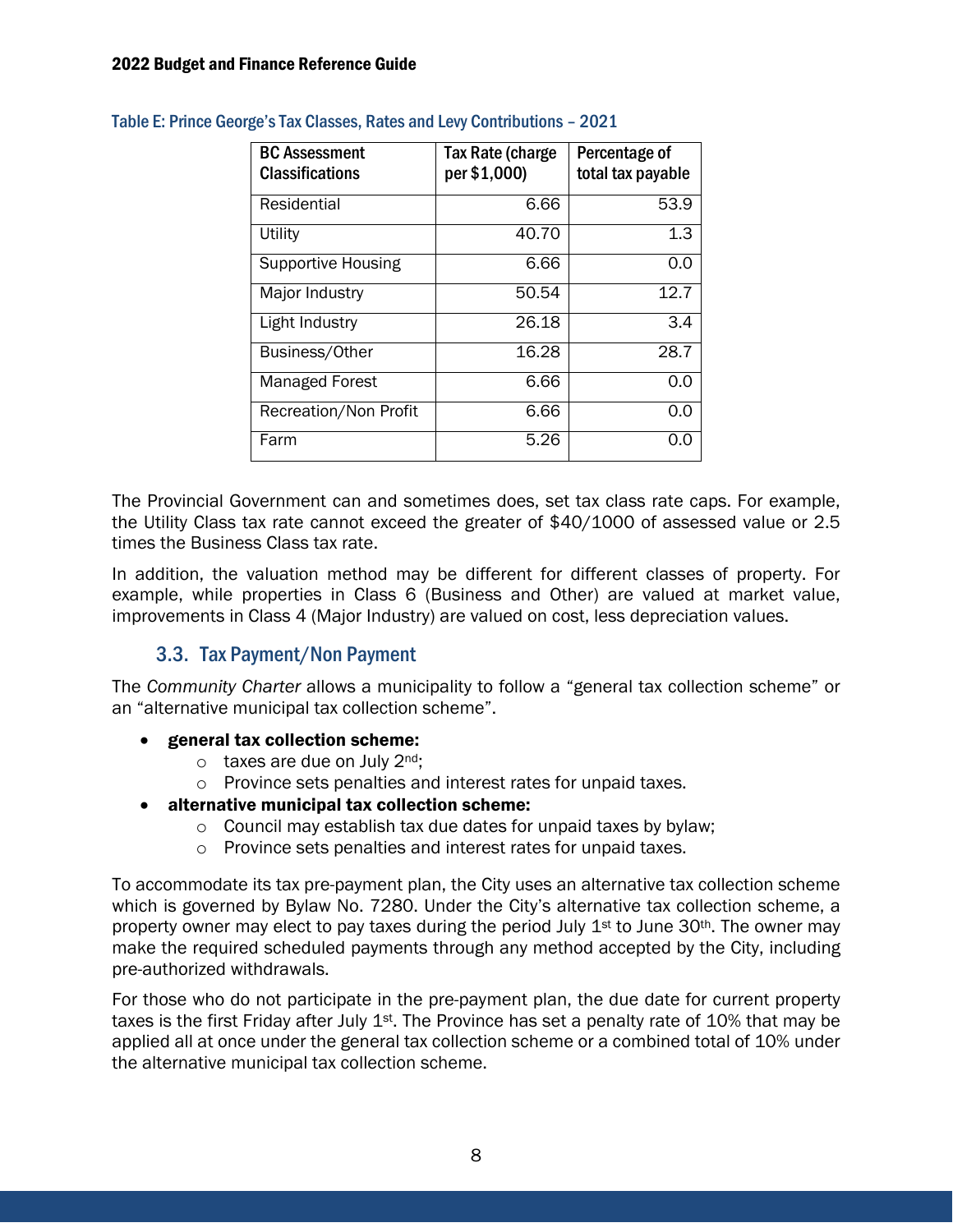#### <span id="page-9-0"></span>Table F: Tax Payment Calendar

| $1st$ year | first Friday after July 1st | If the tax is not paid in full, a penalty equal to 5% of the<br>outstanding current year balance owing is added to the<br>balance owing.         |
|------------|-----------------------------|--------------------------------------------------------------------------------------------------------------------------------------------------|
|            | second Friday in September  | If the tax is not paid in full, a further penalty equal to<br>5% of the outstanding current year balance owing is<br>added to the balance owing. |
|            | December 31 <sup>st</sup>   | Unpaid taxes and penalties become taxes in arrear and<br>are charged interest at rates set by the Province.                                      |
| $2nd$ year | December 31 <sup>st</sup>   | Taxes in arrear become delinguent taxes and continue<br>to accumulate applicable interest.                                                       |

## <span id="page-9-1"></span>3.4. Property Tax Sale

3<sup>rd</sup> year - last Monday in September - properties with delinquent taxes are subject to tax sale. An auction is held where the public may bid on applicable properties. The upset price for a property reflects all the taxes and interest owing to the date of tax sale, plus 5% penalty on these amounts, as well as fees set out in the "Land Titles Act".

The City is declared the purchaser of properties that are offered for sale and for which there are no public purchasers. Alternatively, a person authorized by Council may bid for the municipality at the tax sale up to a maximum amount set by Council.

4<sup>th</sup> year – Up to one year from the day of tax sale a property owner may redeem their property by repaying the upset price and interest as well as any current taxes paid by the purchaser.

#### 3.5. Tax Exemptions

<span id="page-9-2"></span>Certain property may be exempted (totally or partially) from taxation as mandatory exemptions or at the discretion of Council, by bylaw, in accordance with the *Community Charter* or other legislation.

Mandatory exemptions include:

- properties owned by municipalities and buildings used for public worship;
- private and public schools;
- properties owned by the Federal and Provincial governments and their agencies (in many cases, the government or agency pays a grant in lieu of taxes);
- some properties owned by utility companies are exempt from general property taxation but are subject to 1% revenue taxation; and
- each property in the business class receives a \$10,000 exemption.

**Permissive** exemptions are a means for Council to support organizations within the community to further Council's objectives of enhancing quality of life and delivering services economically. There is no obligation on Council's part to grant these exemptions. The City's Annual Municipal Report includes a list of permissive property tax exemptions.

Generally, eligible properties are owned by not-for-profit organizations. In limited circumstances, properties owned by businesses may also be eligible; particularly when property owned by a private partner is used to provide a municipal service.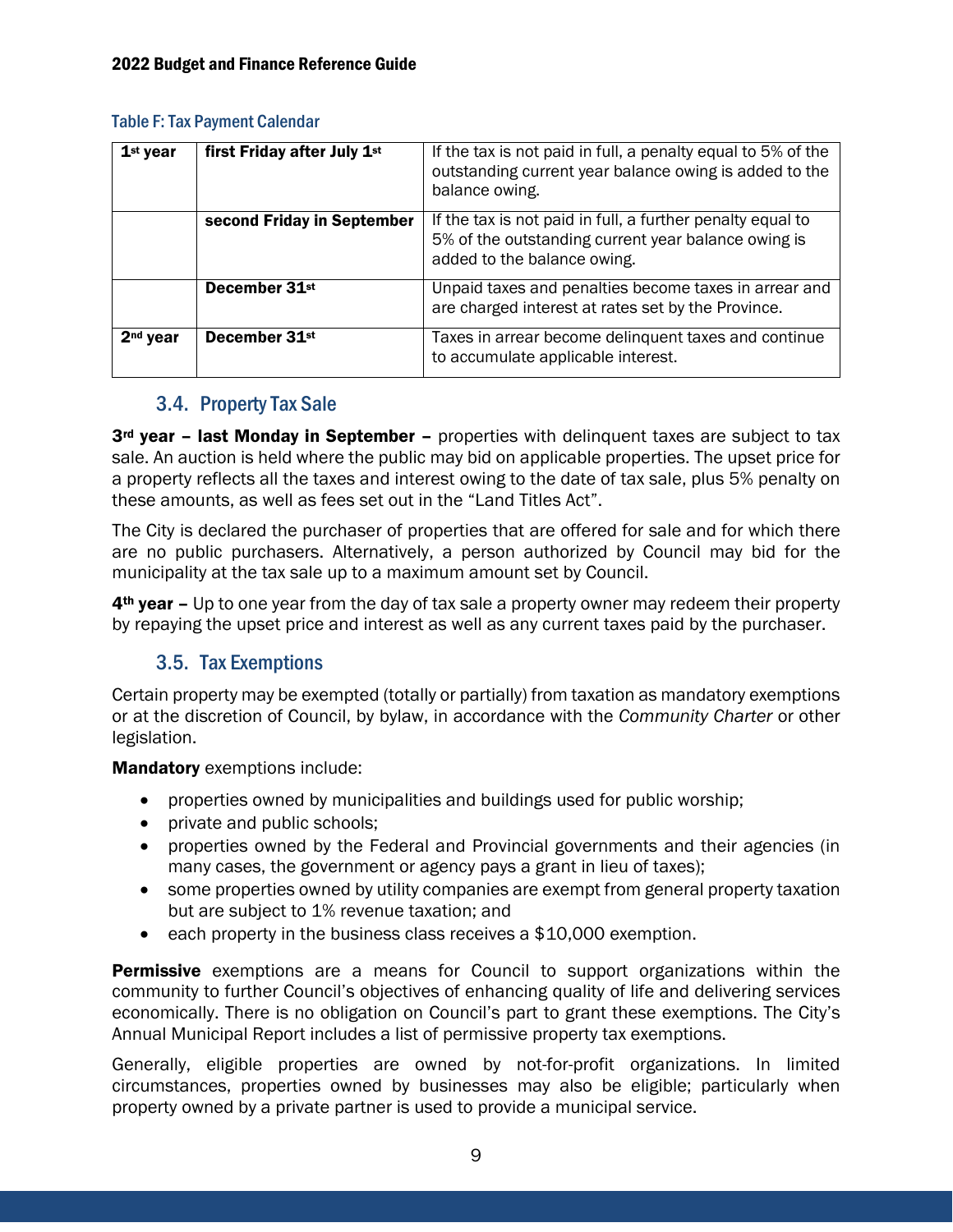**Revitalization** exemptions are granted by Council for the purpose of encouraging revitalization within the municipality. The exemption may be for a period of up to 10 years. A tax exemption certificate must be issued by the municipality for the property to which the revitalization tax exemption applies. The City's revitalization bylaws set out the qualifying criteria and amounts of tax exemptions available under the program.

## 3.6. Taxes Collected for Other Authorities

<span id="page-10-0"></span>For administrative ease, municipalities collect all the property taxes that are imposed on properties within their boundaries. Five authorities obtain a portion of their annual revenue from the Prince George property tax base. While the City collects and remits these authorities' taxes, it does not control their tax levy amounts or the distribution of them amongst the tax classes. In 2022, the City will collect \$49.5 million in taxes for these authorities. The five authorities are:

- the Province of B.C. (for school purposes);
- the Regional District of Fraser-Fort George, including its 9-1-1 Service;
- the Municipal Finance Authority;
- the Fraser-Fort George Regional Hospital District; and
- BC Assessment Authority.

#### <span id="page-10-1"></span>Figure 3: Taxes Collected for City and Other Authorities – 2022

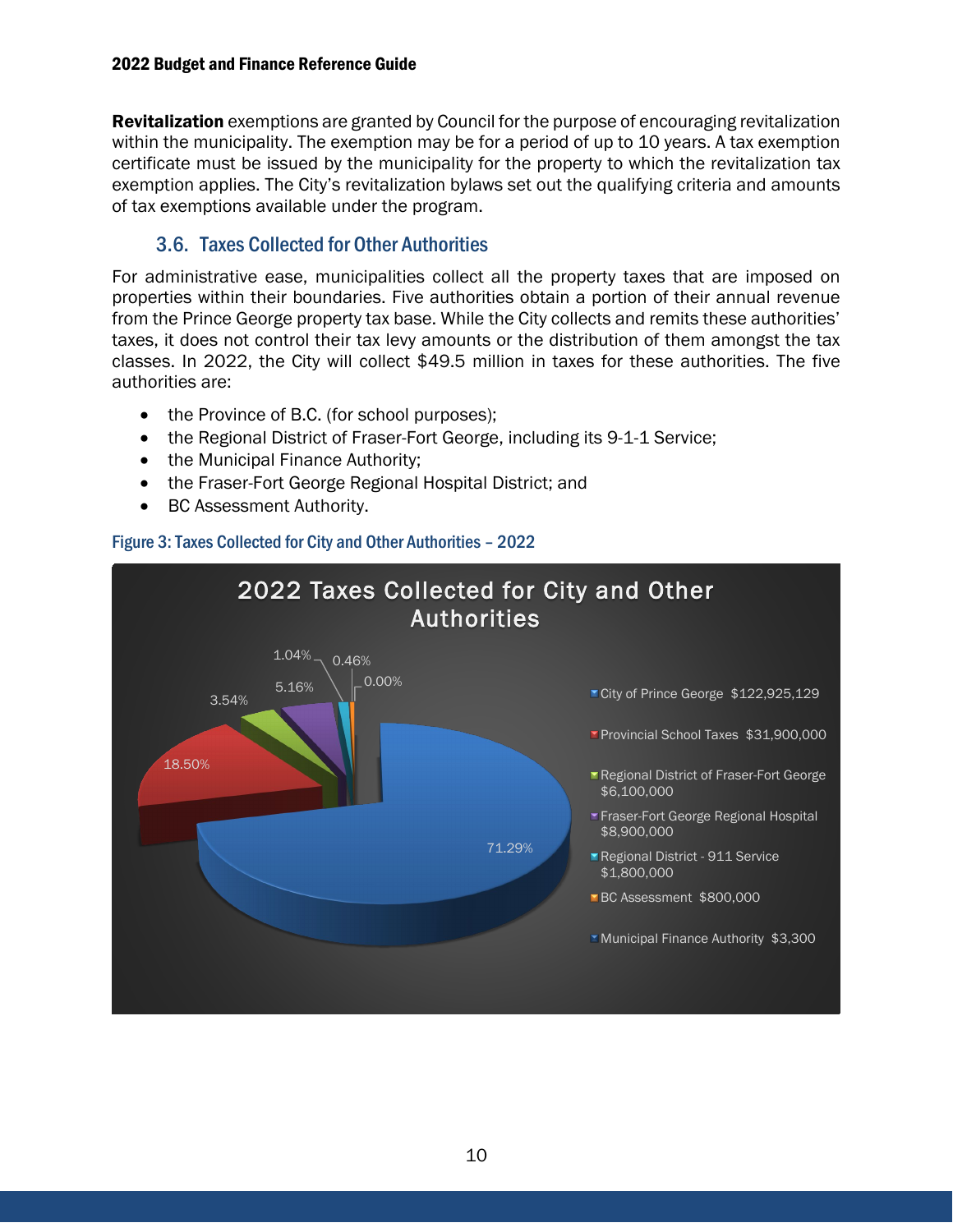# 3.7. Local Area Services

<span id="page-11-0"></span>The *Community Charter* defines a Local Area Service as a municipal service that is to be paid for in whole or in part by a local service tax.

Only business improvement areas or services that Council considers a particular benefit to part of the municipality may be provided as local area services. Local area services are established by bylaw.

The initiative to create a Local Area Service can arise: from Council, which is subject to a petition against the proposed service; by petition of affected property owners who seek a service; or through approval by elector assent.

| Bylaw #             | <b>Description</b>                                                                                                                                                                        | <b>Final Payment</b> |
|---------------------|-------------------------------------------------------------------------------------------------------------------------------------------------------------------------------------------|----------------------|
| <b>GENERAL FUND</b> |                                                                                                                                                                                           |                      |
| 8743                | Erosion protection on PG Pulpmill Road                                                                                                                                                    | 2037                 |
| <b>SEWER FUND</b>   |                                                                                                                                                                                           |                      |
| 7089                | Sewer services in the neighbourhood of Sparrow Road                                                                                                                                       | 2022                 |
| 7211                | Sewer services in the neighbourhoods of Bunce Road and Heyer Road                                                                                                                         | 2022                 |
| 8559                | Sewer services in the neighbourhoods of Hart Highlands Phase 1<br>(Berwick Drive, Dundee Drive, Wallace Crescent, Wallace Place,<br>Langley Crescent, Highland Drive and Ridgeview Drive) | 2035                 |
| 8662                | Sewer services in the neighbourhood of Ridgeview Drive                                                                                                                                    | 2037                 |
| 8721                | Sewer Services in the neighbourhood of Killarney and Sussex Drive                                                                                                                         | 2038                 |
| 8910                | Sewer Services in the Dunbar Place neighbourhood                                                                                                                                          | 2040                 |
| <b>WATER FUND</b>   |                                                                                                                                                                                           |                      |
| 7212                | Water services in the neighbourhoods of Bunce Road and Leland Road                                                                                                                        | 2022                 |

#### <span id="page-11-1"></span>Table G: Capital Projects Funded by Local Area Service Taxes – 2022

#### 3.8. Business Improvement Areas

<span id="page-11-2"></span>Business improvement areas (BIAs) are similar to local area services. They are geographic areas within the City where local business property owners join together to finance physical improvements and economic development in their area. The City is responsible for approving the budget of the BIAs and the special levy is collected from the designated property owners when all other property taxes are collected. The City then gives the funds to the BIAs to carry out their memberships' projects. There are currently two BIAs in the city:

- 20<sup>th</sup> Avenue and Victoria Street BIA
- Downtown Prince George BIA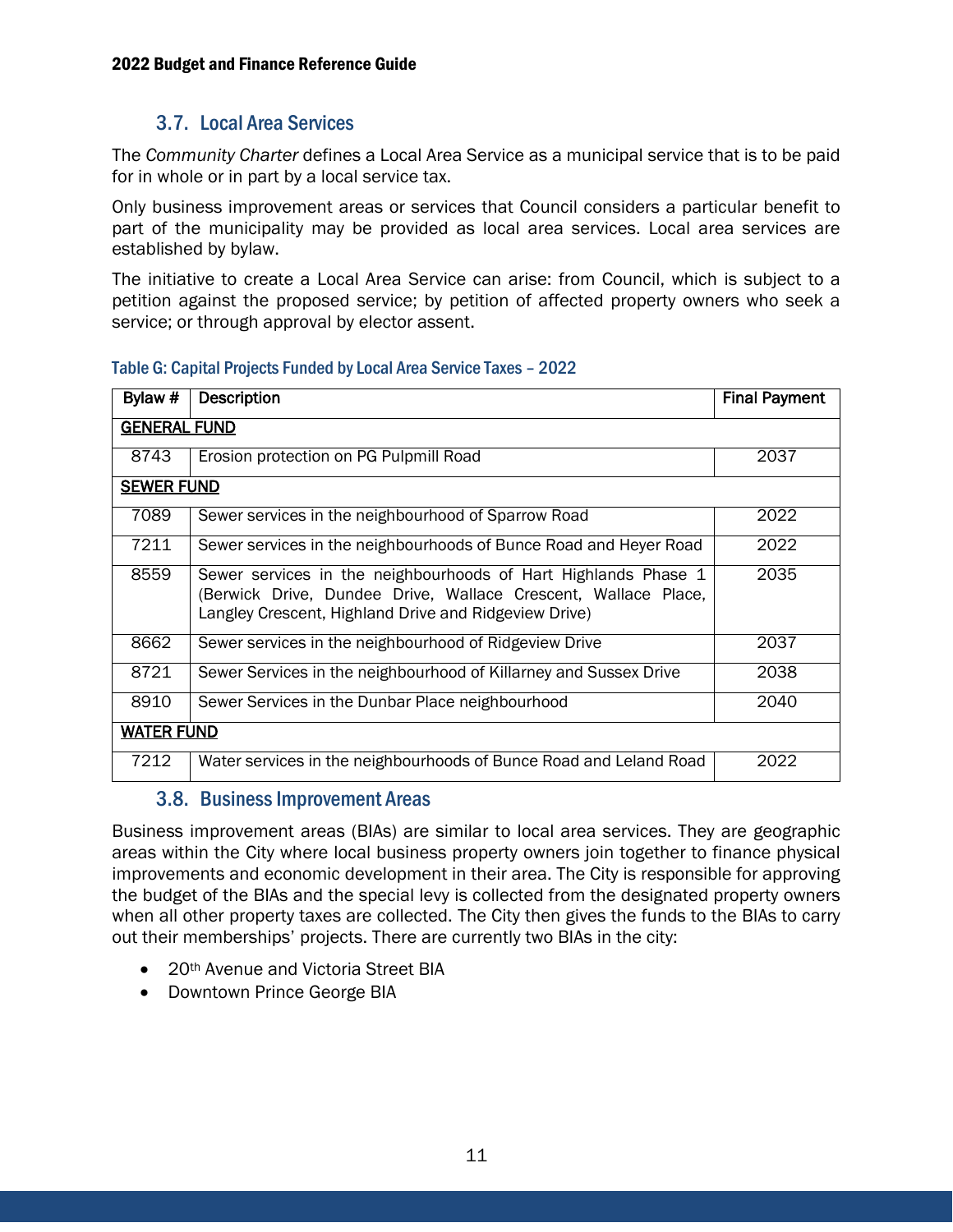# <span id="page-12-1"></span><span id="page-12-0"></span>4. REVENUE ENTITLEMENTS UNDER AGREEMENTS AND GRANTS

# 4.1. Traffic Fine Revenue

The Province provides Traffic Fine Revenue Sharing grants to assist municipalities to improve public safety through community policing, crime prevention, and education. The amount a municipality receives is determined by its annual policing costs divided by all BC municipalities' annual policing costs multiplied by the grant funds available.

<span id="page-12-2"></span>

|  | Table H: Police Expenditures and Traffic Fine Revenue (2019 - 2022) |  |  |  |  |  |
|--|---------------------------------------------------------------------|--|--|--|--|--|
|--|---------------------------------------------------------------------|--|--|--|--|--|

|                                              | <b>Year 2019</b> | <b>Year 2020</b> | <b>Year 2021</b><br>(budget) | <b>Year 2022</b><br>(budget) |
|----------------------------------------------|------------------|------------------|------------------------------|------------------------------|
| <b>Traffic Fine Revenue Sharing</b><br>Grant | \$1,188,428      | \$1,326,527      | \$1,297,673                  | \$1,250,000                  |
| Police Net Expenditures                      | \$27,194,231     | \$29,043,646     | \$28,092,684                 | \$30,783,140                 |

# 4.2. Gaming Revenue

<span id="page-12-3"></span>In 2000, the City entered into a Host Financial Assistance Agreement with the Province with respect to Casino Hollywood (now called Treasure Cove Casino). The City receives a ten percent share of the casino's net income and the Province allows the City to use the funds for eligible costs which are defined to be "any purpose that is of public benefit to the Host community and within the lawful authority of the Host". Due to COVID-19, casinos were closed from March of 2020 to June of 2021 and the City was temporarily not receiving any revenues from this program.

#### <span id="page-12-4"></span>Table I: Gaming Revenue and Use of Funds (2019 – 2022)

|                             | <b>Year 2019</b> | <b>Year 2020</b> | <b>Year 2021</b><br>(Budget) | <b>Year 2022</b><br>(Budget) |
|-----------------------------|------------------|------------------|------------------------------|------------------------------|
| <b>Gaming Revenue Share</b> | \$2,600,000      | \$2,600,000      | \$0                          | \$2,600,000                  |
| Expenditures                |                  |                  |                              |                              |
| <b>Capital Projects</b>     | \$2,670,885      | \$491,338        | \$0                          | \$0                          |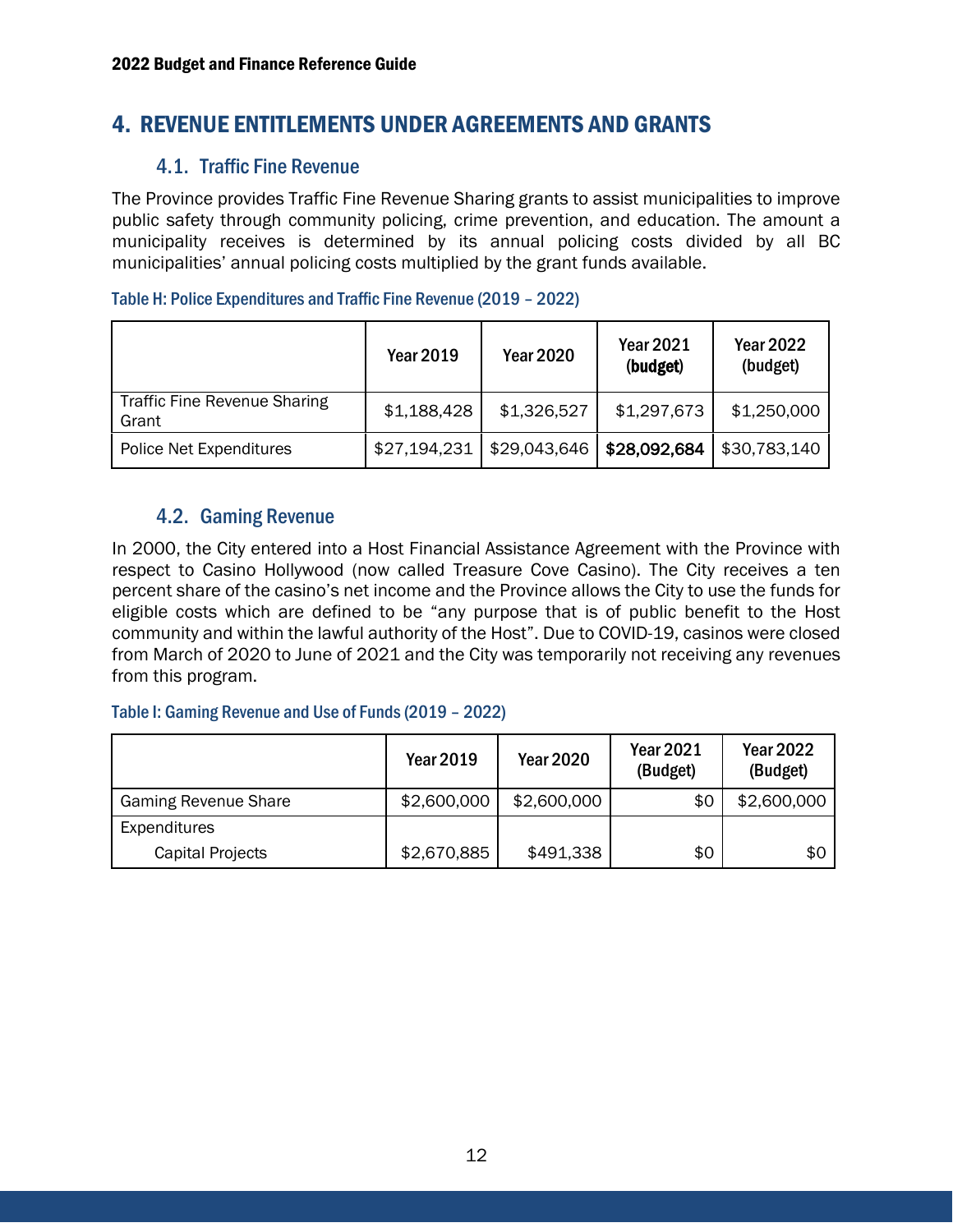# <span id="page-13-0"></span>4.3. FortisBC (formerly Terasen Gas) Agreements

#### 4.3.1. FortisBC Franchise Fee Revenue

<span id="page-13-1"></span>The City receives a franchise fee from FortisBC Inc. based on 3% of the gross revenue from the sale of natural gas within the municipal boundaries. The franchise fee revenue is used for general operating purposes. A new operating agreement takes effect November 1, 2021 and will replace the franchise agreement. The 3% fee is also in the new agreement.

#### <span id="page-13-2"></span>Table J: FortisBC Franchise Fee Revenue (2019 – 2022)

|                                | <b>Year 2019</b> | <b>Year 2020</b> | <b>Year 2021</b> | <b>Year 2022</b><br>(Budget) |
|--------------------------------|------------------|------------------|------------------|------------------------------|
| FortisBC Franchise Fee Revenue | \$987,592        | \$1,051,367      | \$1,077,314      | \$1,050,000                  |

#### 4.3.2. FortisBC Lease In/Lease Out Agreement

<span id="page-13-3"></span>The City and FortisBC have a Lease In/Lease Out Agreement concerning the natural gas distribution system in the city. The City has financed the capital lease through long-term debt. FortisBC operates the natural gas distribution system and pays semi-annual lease payments to the City. The City in turn, applies the lease payments to the debt and places net revenues in a reserve fund. In 2021, the debt will be fully paid and FortisBC has the option of purchasing the asset at its unamortized value; or renewing the capital lease and continuing to make semiannual payments. FortisBC elected to buy out the asset and the Lease-In-Lease-Out agreement has been terminated.

# 4.4. Federal Gas Tax Grants

<span id="page-13-4"></span>Funding for the Community Works Program results from the Federal Government Gas Tax Agreement and comes to BC local governments via the Union of British Columbia Municipalities (UBCM). Funding can be used for infrastructure construction, renewal, and enhancement projects in eligible categories and for capacity building projects. The Agreement is in place until 2024.

#### <span id="page-13-5"></span>Table K: Federal Gas Tax Revenue (2019 – 2022)

|                         | <b>Year 2019</b> | <b>Year 2020</b> | <b>Year 2021</b> | <b>Year 2022</b><br>(Budget) |
|-------------------------|------------------|------------------|------------------|------------------------------|
| Federal Gas Tax Revenue | \$6,405,497      | \$3,171,539      | \$6,486,436      | \$3,314,897                  |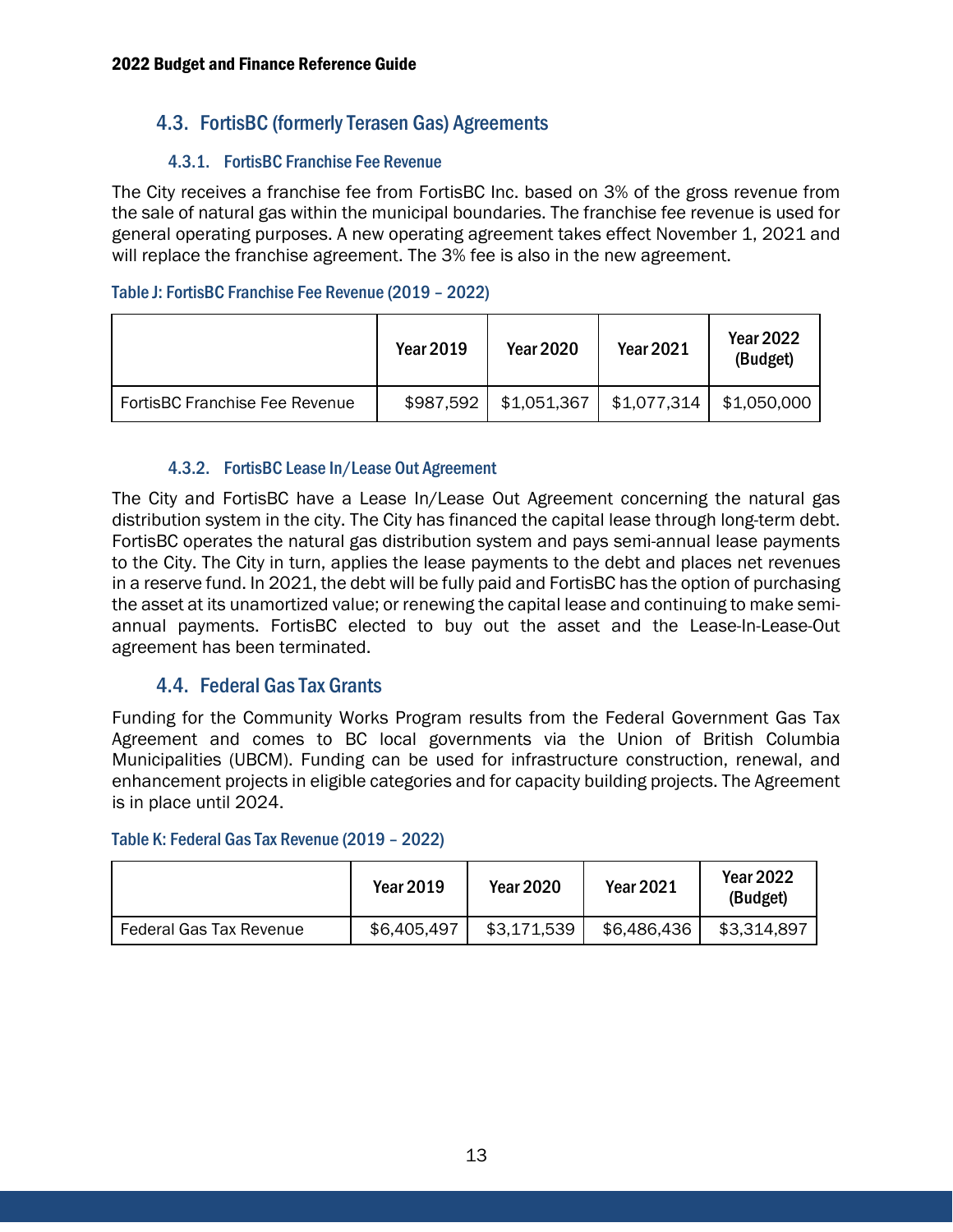# <span id="page-14-0"></span>5. RESERVE FUNDS

The *Community Charter* provides that Council may, by bylaw, establish reserve funds for specific purposes. Money in a reserve fund, including the interest earned, must only be used for the purpose for which the fund was established. If the balance in a reserve fund is greater than the amount required, Council may, by bylaw, transfer all or part of it to another reserve fund. While their purpose can be operating (e.g. snow reserve), reserve funds are typically used to accumulate funding for future capital purposes.

| <b>Source of Funds</b>                                                                                                                             | <b>Use of Funds</b>                                                                                                                                                                                      | <b>December</b><br>31,2020                                                                                                 |
|----------------------------------------------------------------------------------------------------------------------------------------------------|----------------------------------------------------------------------------------------------------------------------------------------------------------------------------------------------------------|----------------------------------------------------------------------------------------------------------------------------|
|                                                                                                                                                    |                                                                                                                                                                                                          |                                                                                                                            |
| - annual contribution<br>from Gaming revenue<br>- interest earnings on<br><b>Endowment Reserve</b><br>- general levy<br>contribution               | - funds general capital projects                                                                                                                                                                         |                                                                                                                            |
|                                                                                                                                                    |                                                                                                                                                                                                          | 835,542                                                                                                                    |
| - MFA sinking fund                                                                                                                                 |                                                                                                                                                                                                          | 8,771,639                                                                                                                  |
| - water user rates<br>- MFA sinking fund                                                                                                           | - funds water capital projects                                                                                                                                                                           |                                                                                                                            |
| - annual contributions<br>from general<br>operating fund to<br>repay principal and<br>interest costs of<br>internal debt<br>- land sales surpluses | - provides interim financing (referred to as<br>internal debt) for capital projects<br>- interest earnings on the fund are transferred<br>to the capital expenditure reserve to fund<br>capital projects | 6,531,573                                                                                                                  |
|                                                                                                                                                    |                                                                                                                                                                                                          | 5,527,738                                                                                                                  |
| debt surplus from<br>debenture debt<br>- no ongoing source of<br>funds                                                                             | drainage                                                                                                                                                                                                 |                                                                                                                            |
|                                                                                                                                                    |                                                                                                                                                                                                          | 7,461                                                                                                                      |
| grant from the<br>provincial government                                                                                                            | capital project                                                                                                                                                                                          | 9,251,747                                                                                                                  |
| - one-time operating<br>grant from the<br>provincial government                                                                                    | - funds to be used to mitigate increased<br>operating costs and lower revenue due to<br>COVID-19                                                                                                         |                                                                                                                            |
| - proceeds from land<br>sales                                                                                                                      | - annually, excess land sale proceeds are<br>transferred to the Capital Expenditure<br>Reserve to fund capital projects or transferred<br>to the Endowment Fund                                          | 6,110,000<br>0                                                                                                             |
|                                                                                                                                                    | - sewer user rates<br>surplus<br>surplus<br>- sinking fund and<br>- one-time capital                                                                                                                     | - funds sewer capital projects<br>- funds capital projects related to storm<br>- funds to be used for capacity building or |

<span id="page-14-1"></span>Table L: Reserve Funds – Source, Use and Uncommitted Balance of Funds – 2020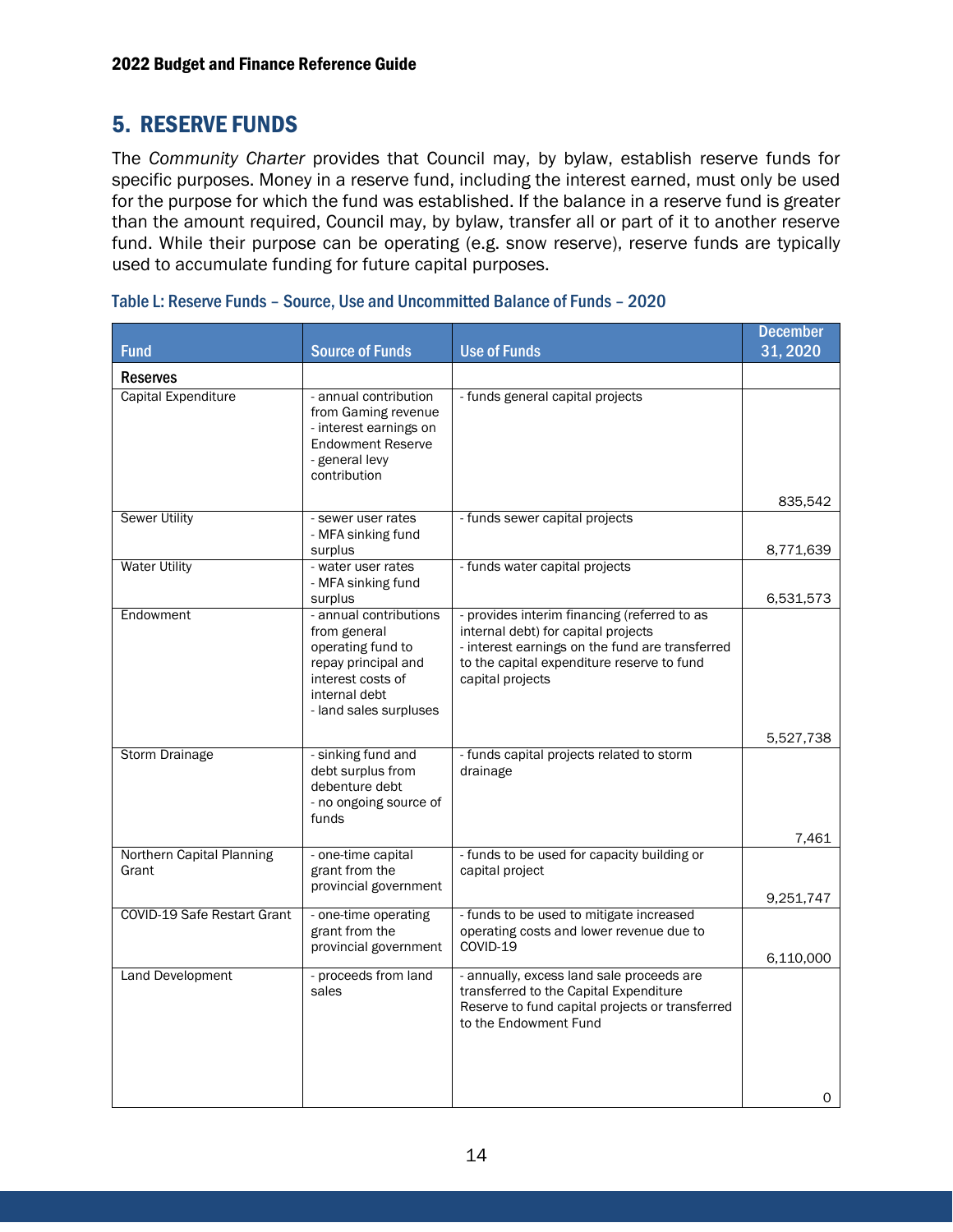| <b>Road Rehabilitation</b><br>- annual road<br>- funds road rehabilitation projects<br>rehabilitation property<br>tax levy<br>General Infrastructure<br>- annual property tax<br>- funds general infrastructure reinvestment<br><b>Reinvestment Fund</b><br>levy for general<br>projects<br>infrastructure<br>reinvestment<br>- provides interim funding for equipment<br>Mobile Equipment<br>- capital lease<br>Replacement<br>proceeds<br>acquisitions<br>- mobile equipment<br>- covers net rental rate losses<br>disposal proceeds<br>- net rental rate<br>2,617,210<br>revenue<br>- finances purchase/lease of computer<br><b>Computer Reserve</b><br>- annual contribution<br>hardware and software<br>from capital<br>expenditure reserve<br>SW Area College Heights<br>- Council funded these<br>- funds recreation related capital projects in<br>reserves with a one-<br>five southwest sector communities<br>time contribution in<br>1985<br>- no ongoing source of<br>funds<br>SW Area Peden Hill<br>SW Area South Fort George<br>SW Area Van Bien<br>SW Area Vanway<br>Parkland Acquisition<br>- cash contributions<br>- funds acquisition of parkland<br>(required by Community<br>received from<br>Charter)<br>developers in lieu of<br>parkland dedication<br>- proceeds from sale of<br>parkland<br>- funds capital projects related to existing and<br>Downtown Off-Street Parking<br>- off-street parking<br>surplus and levy funds<br>(required by Community<br>new off-street parking spaces<br>Charter)<br>in excess of capital<br>commitments<br>Fortis BC<br>- Lease in Lease out<br>- funds debt payments in later years of<br>agreement with Fortis<br>agreement when lease payments from Fortis<br>BC Inc re: natural gas<br>will be less than the annual debt payments-<br>distribution system<br>by 2021, Council will determine how to use<br>within the city- City<br>Lease In Lease Out Agreement's Legacy of<br>financed capital lease<br>approximately \$27.5 million<br>through long-term<br>debt-FortisBC<br>operates system and<br>pays City semi-annual<br>lease payments- City<br>uses lease payments<br>to repay debt and<br>places net revenue in | <b>Snow Control</b> | - annual snow control<br>property tax levy | - funds snow and ice control operations,<br>disposal sites, facilities and equipment |                |
|--------------------------------------------------------------------------------------------------------------------------------------------------------------------------------------------------------------------------------------------------------------------------------------------------------------------------------------------------------------------------------------------------------------------------------------------------------------------------------------------------------------------------------------------------------------------------------------------------------------------------------------------------------------------------------------------------------------------------------------------------------------------------------------------------------------------------------------------------------------------------------------------------------------------------------------------------------------------------------------------------------------------------------------------------------------------------------------------------------------------------------------------------------------------------------------------------------------------------------------------------------------------------------------------------------------------------------------------------------------------------------------------------------------------------------------------------------------------------------------------------------------------------------------------------------------------------------------------------------------------------------------------------------------------------------------------------------------------------------------------------------------------------------------------------------------------------------------------------------------------------------------------------------------------------------------------------------------------------------------------------------------------------------------------------------------------------------------------------------------------------------------------------------------------------------------------|---------------------|--------------------------------------------|--------------------------------------------------------------------------------------|----------------|
|                                                                                                                                                                                                                                                                                                                                                                                                                                                                                                                                                                                                                                                                                                                                                                                                                                                                                                                                                                                                                                                                                                                                                                                                                                                                                                                                                                                                                                                                                                                                                                                                                                                                                                                                                                                                                                                                                                                                                                                                                                                                                                                                                                                            |                     |                                            |                                                                                      | 0              |
|                                                                                                                                                                                                                                                                                                                                                                                                                                                                                                                                                                                                                                                                                                                                                                                                                                                                                                                                                                                                                                                                                                                                                                                                                                                                                                                                                                                                                                                                                                                                                                                                                                                                                                                                                                                                                                                                                                                                                                                                                                                                                                                                                                                            |                     |                                            |                                                                                      | 618,073        |
|                                                                                                                                                                                                                                                                                                                                                                                                                                                                                                                                                                                                                                                                                                                                                                                                                                                                                                                                                                                                                                                                                                                                                                                                                                                                                                                                                                                                                                                                                                                                                                                                                                                                                                                                                                                                                                                                                                                                                                                                                                                                                                                                                                                            |                     |                                            |                                                                                      | 55,524         |
|                                                                                                                                                                                                                                                                                                                                                                                                                                                                                                                                                                                                                                                                                                                                                                                                                                                                                                                                                                                                                                                                                                                                                                                                                                                                                                                                                                                                                                                                                                                                                                                                                                                                                                                                                                                                                                                                                                                                                                                                                                                                                                                                                                                            |                     |                                            |                                                                                      |                |
|                                                                                                                                                                                                                                                                                                                                                                                                                                                                                                                                                                                                                                                                                                                                                                                                                                                                                                                                                                                                                                                                                                                                                                                                                                                                                                                                                                                                                                                                                                                                                                                                                                                                                                                                                                                                                                                                                                                                                                                                                                                                                                                                                                                            |                     |                                            |                                                                                      |                |
|                                                                                                                                                                                                                                                                                                                                                                                                                                                                                                                                                                                                                                                                                                                                                                                                                                                                                                                                                                                                                                                                                                                                                                                                                                                                                                                                                                                                                                                                                                                                                                                                                                                                                                                                                                                                                                                                                                                                                                                                                                                                                                                                                                                            |                     |                                            |                                                                                      | 141,690        |
|                                                                                                                                                                                                                                                                                                                                                                                                                                                                                                                                                                                                                                                                                                                                                                                                                                                                                                                                                                                                                                                                                                                                                                                                                                                                                                                                                                                                                                                                                                                                                                                                                                                                                                                                                                                                                                                                                                                                                                                                                                                                                                                                                                                            |                     |                                            |                                                                                      |                |
|                                                                                                                                                                                                                                                                                                                                                                                                                                                                                                                                                                                                                                                                                                                                                                                                                                                                                                                                                                                                                                                                                                                                                                                                                                                                                                                                                                                                                                                                                                                                                                                                                                                                                                                                                                                                                                                                                                                                                                                                                                                                                                                                                                                            |                     |                                            |                                                                                      | 11,677         |
|                                                                                                                                                                                                                                                                                                                                                                                                                                                                                                                                                                                                                                                                                                                                                                                                                                                                                                                                                                                                                                                                                                                                                                                                                                                                                                                                                                                                                                                                                                                                                                                                                                                                                                                                                                                                                                                                                                                                                                                                                                                                                                                                                                                            |                     |                                            |                                                                                      | 5,642          |
|                                                                                                                                                                                                                                                                                                                                                                                                                                                                                                                                                                                                                                                                                                                                                                                                                                                                                                                                                                                                                                                                                                                                                                                                                                                                                                                                                                                                                                                                                                                                                                                                                                                                                                                                                                                                                                                                                                                                                                                                                                                                                                                                                                                            |                     |                                            |                                                                                      | 801            |
|                                                                                                                                                                                                                                                                                                                                                                                                                                                                                                                                                                                                                                                                                                                                                                                                                                                                                                                                                                                                                                                                                                                                                                                                                                                                                                                                                                                                                                                                                                                                                                                                                                                                                                                                                                                                                                                                                                                                                                                                                                                                                                                                                                                            |                     |                                            |                                                                                      | 5,929          |
|                                                                                                                                                                                                                                                                                                                                                                                                                                                                                                                                                                                                                                                                                                                                                                                                                                                                                                                                                                                                                                                                                                                                                                                                                                                                                                                                                                                                                                                                                                                                                                                                                                                                                                                                                                                                                                                                                                                                                                                                                                                                                                                                                                                            |                     |                                            |                                                                                      | 711            |
|                                                                                                                                                                                                                                                                                                                                                                                                                                                                                                                                                                                                                                                                                                                                                                                                                                                                                                                                                                                                                                                                                                                                                                                                                                                                                                                                                                                                                                                                                                                                                                                                                                                                                                                                                                                                                                                                                                                                                                                                                                                                                                                                                                                            |                     |                                            |                                                                                      | 262,473        |
|                                                                                                                                                                                                                                                                                                                                                                                                                                                                                                                                                                                                                                                                                                                                                                                                                                                                                                                                                                                                                                                                                                                                                                                                                                                                                                                                                                                                                                                                                                                                                                                                                                                                                                                                                                                                                                                                                                                                                                                                                                                                                                                                                                                            |                     |                                            |                                                                                      |                |
|                                                                                                                                                                                                                                                                                                                                                                                                                                                                                                                                                                                                                                                                                                                                                                                                                                                                                                                                                                                                                                                                                                                                                                                                                                                                                                                                                                                                                                                                                                                                                                                                                                                                                                                                                                                                                                                                                                                                                                                                                                                                                                                                                                                            |                     | the reserve                                |                                                                                      | 2,445,941<br>0 |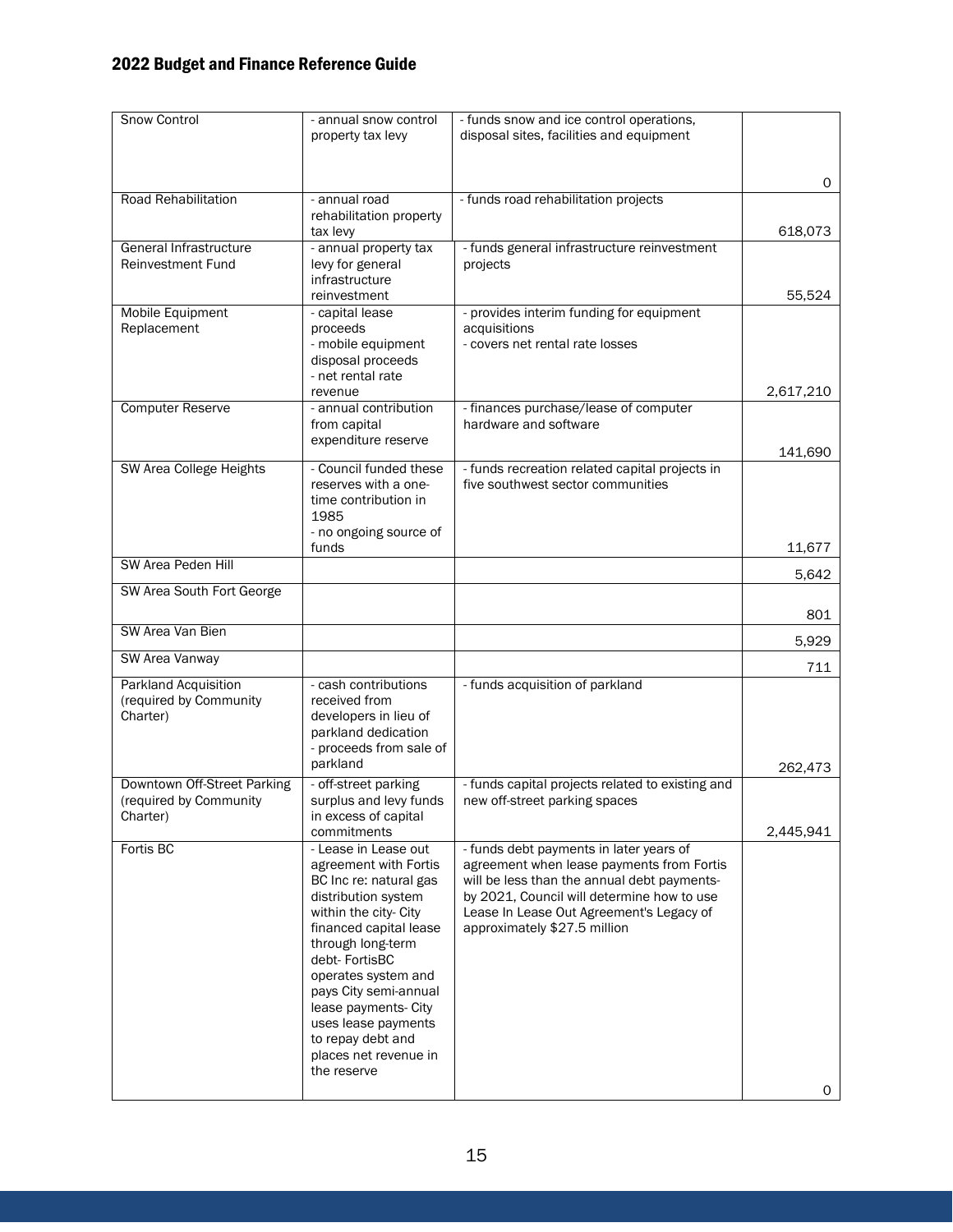| Extension                           | - initial funds were a                          | - future widening of Ospika Boulevard less the                                          |            |
|-------------------------------------|-------------------------------------------------|-----------------------------------------------------------------------------------------|------------|
| Ospika/Marleau/St.                  | developer contribution                          | greenbelt buffer strip (from two lanes to four)                                         |            |
| Lawrence                            | - no ongoing source of                          |                                                                                         |            |
|                                     | funds                                           |                                                                                         | 229,512    |
| Solid Waste                         | - solid waste user fees                         | - funds solid waste operations, waste                                                   |            |
|                                     |                                                 | reduction initiatives, disposal sites, facilities                                       |            |
|                                     |                                                 | and equipment                                                                           | 3,101,834  |
| Performing Arts Centre              | - one-time capital                              | - funds the development of a new performing                                             |            |
|                                     | contribution from                               | arts centre                                                                             |            |
|                                     | <b>Initiatives Prince</b>                       |                                                                                         |            |
|                                     | George from proceeds<br>of sale of ACS building |                                                                                         |            |
|                                     |                                                 |                                                                                         | 86,941     |
| <b>Total Reserves</b>               |                                                 |                                                                                         | 46,619,658 |
| <b>Development Cost Charges</b>     | - developers pay DCCs                           | - funds capital projects that have been                                                 |            |
| (D.C.C.s)                           | on new development                              | identified in the Capital Expenditure Plan as                                           |            |
|                                     | because they place<br>demands on a              | growth related projects                                                                 |            |
|                                     | municipality's                                  |                                                                                         |            |
|                                     | infrastructure                                  |                                                                                         |            |
|                                     | - Community Charter<br>requires five separate   |                                                                                         |            |
|                                     | DCC reserves by type.                           |                                                                                         |            |
|                                     | Money received is                               |                                                                                         |            |
|                                     | placed in the                                   |                                                                                         |            |
|                                     | appropriate DCC<br>reserve.                     |                                                                                         |            |
| D.C.C. Roads                        |                                                 |                                                                                         | 960,877    |
| D.C.C. Parkland                     |                                                 |                                                                                         | 377,063    |
| D.C.C. Drainage                     |                                                 |                                                                                         | 404,736    |
| D.C.C. Sanitary Sewer               |                                                 |                                                                                         | 2,477,122  |
| D.C.C. Water                        |                                                 |                                                                                         | 728,586    |
| <b>Total D.C.C.s</b>                |                                                 |                                                                                         | 4,948,384  |
| <b>Unearned &amp; Other Revenue</b> |                                                 |                                                                                         |            |
| <b>Miscellaneous</b>                | - deferred special one-                         | - deferred operating balance to be used for                                             |            |
|                                     | time operating                                  | Strategic Initiatives                                                                   |            |
|                                     | budgets as yet not<br>fully spent               | - surplus revenues from fibre optics can be<br>used to maintain or expand the network   |            |
|                                     | - surplus revenues                              | - deferred elections/referendums balance to                                             |            |
|                                     | from City fibre optic                           | be used for election- and referendum-related                                            |            |
|                                     | network partners<br>- deferred annual           | costs such as labour, facilities,                                                       |            |
|                                     | elections/referendums                           | communications, and supplies                                                            |            |
|                                     | budget                                          |                                                                                         | 367,530    |
| Debt Reduction                      | - one-time                                      | - funds capital projects that would otherwise                                           |            |
|                                     | consolidation of old<br>RRFE's that were no     | require the procurement of long-term debt<br>when the capital expenditure is relatively |            |
|                                     | longer required                                 | small, but no other funding source exists                                               |            |
|                                     | - ongoing funding                               |                                                                                         |            |
|                                     | comes from surplus on<br>debt maturities and    |                                                                                         |            |
|                                     | any excess proceeds                             |                                                                                         |            |
|                                     | from security issues                            |                                                                                         |            |
|                                     |                                                 |                                                                                         | 953,751    |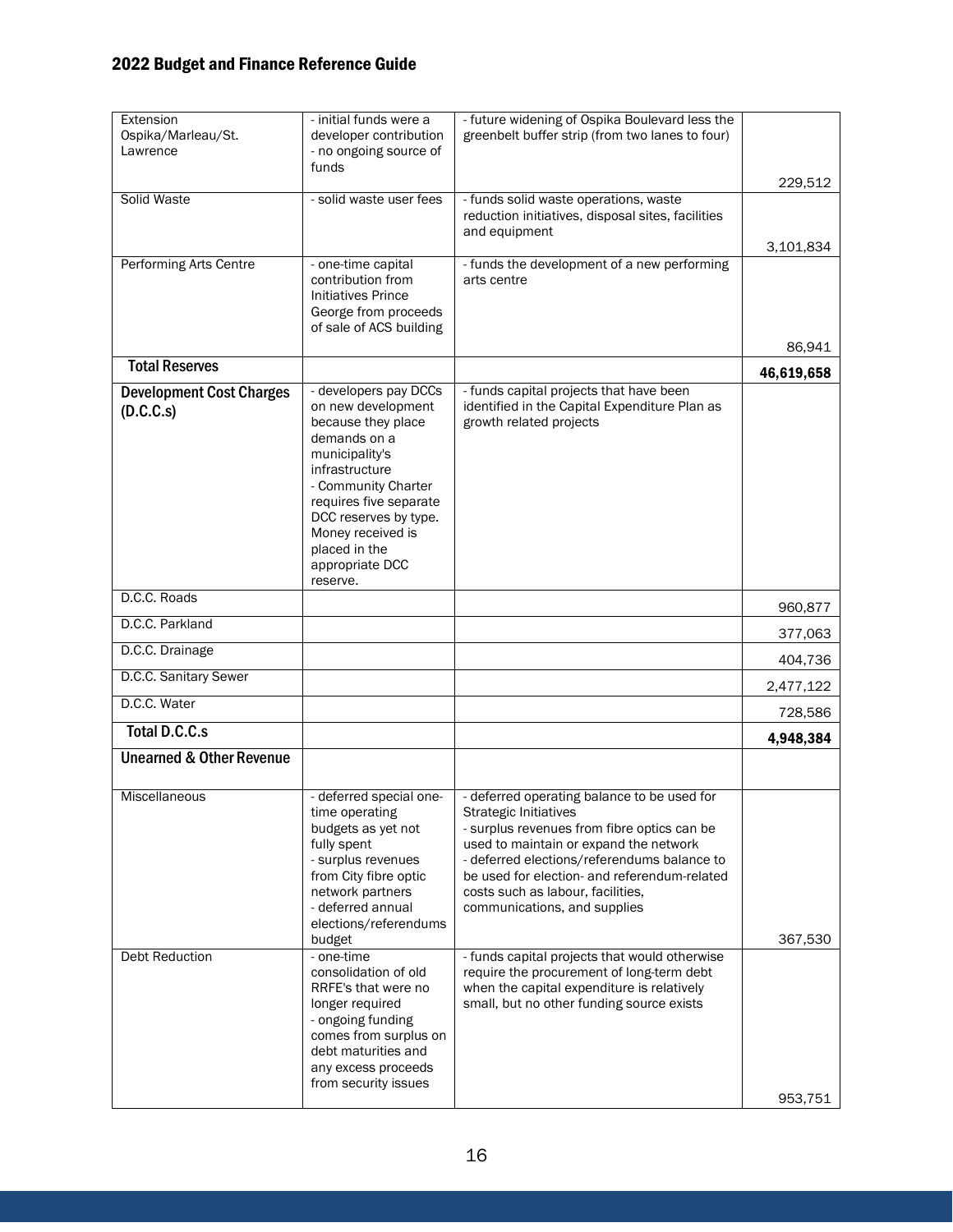| Tyner Blvd Water main             | - developer                                   | - pays back the internal debt associated with |              |
|-----------------------------------|-----------------------------------------------|-----------------------------------------------|--------------|
| Extension                         | contributions for Tyner                       | the Tyner water main                          |              |
|                                   | water main                                    |                                               | 0            |
| Gaming                            | - gaming revenue                              | - amounts are transferred to the capital      |              |
|                                   | share from provincial                         | expenditure and major events reserves         |              |
|                                   | government equal to                           |                                               |              |
|                                   | 10% of net profits of                         |                                               |              |
|                                   | casino revenue in city                        |                                               | 0            |
| Carbon Tax Initiative             | - annual Carbon Tax                           | - funds projects or purchase offsets that     |              |
| Program                           | rebate                                        | reduce the City's overall carbon footprint    |              |
|                                   |                                               |                                               |              |
|                                   |                                               |                                               |              |
|                                   |                                               |                                               | 1,957,746    |
| <b>EVP Crown Land Forest</b>      | - various government                          | - funds urban forestry management             |              |
|                                   | grants                                        |                                               | 234,428      |
| <b>Major Events</b>               | - gaming revenues                             | - funds western, national and international   |              |
|                                   |                                               | events of a sporting or cultural nature       |              |
|                                   |                                               |                                               | 192,265      |
| <b>Community Works</b>            | - Federal Gas Tax                             | - funds infrastructure construction, renewal  |              |
|                                   | allocation                                    | and enhancement projects in eligible          |              |
|                                   |                                               | categories and funds capacity building        |              |
|                                   |                                               | projects                                      |              |
|                                   |                                               |                                               |              |
|                                   |                                               |                                               |              |
|                                   |                                               |                                               | 8,386,331    |
| Valentina Goodwin Donation        | - donation from the                           | - funds beautification or augmentation of     |              |
|                                   | estate of Valentina                           | Hudson's Bay Wetlands area                    |              |
|                                   | Goodwin                                       |                                               |              |
|                                   | - no ongoing source of                        |                                               |              |
|                                   | funds                                         |                                               | 13,737       |
| <b>Total Unearned &amp; Other</b> |                                               |                                               |              |
| Revenue                           |                                               |                                               | 12, 105, 788 |
| <b>Trusts</b>                     |                                               |                                               |              |
| Winter Games Legacy               | - 1982 grant from the                         | - Interest earnings funds travel costs for    |              |
|                                   | <b>British Columbia</b>                       | sports and recreational groups and            |              |
|                                   | <b>Games Society</b>                          | individuals                                   |              |
|                                   |                                               |                                               |              |
|                                   |                                               |                                               | 101,289      |
| Cemetery Care (established        | - annual cemetery plot                        | - upkeep for the cemetery grounds/facilities  |              |
| in accordance with the            | fees                                          | upon closure of the cemetery                  |              |
| Cemeteries Act)                   |                                               | - interest earnings are used to offset        |              |
|                                   |                                               | cemetery operating and capital costs          |              |
|                                   |                                               |                                               |              |
|                                   |                                               |                                               |              |
|                                   |                                               |                                               | 2,587,393    |
| Festival of the Arts/Discovery    | - legacy from hosting<br>Festival of the Arts | - funds public art projects                   |              |
| Place                             |                                               |                                               | 35,290       |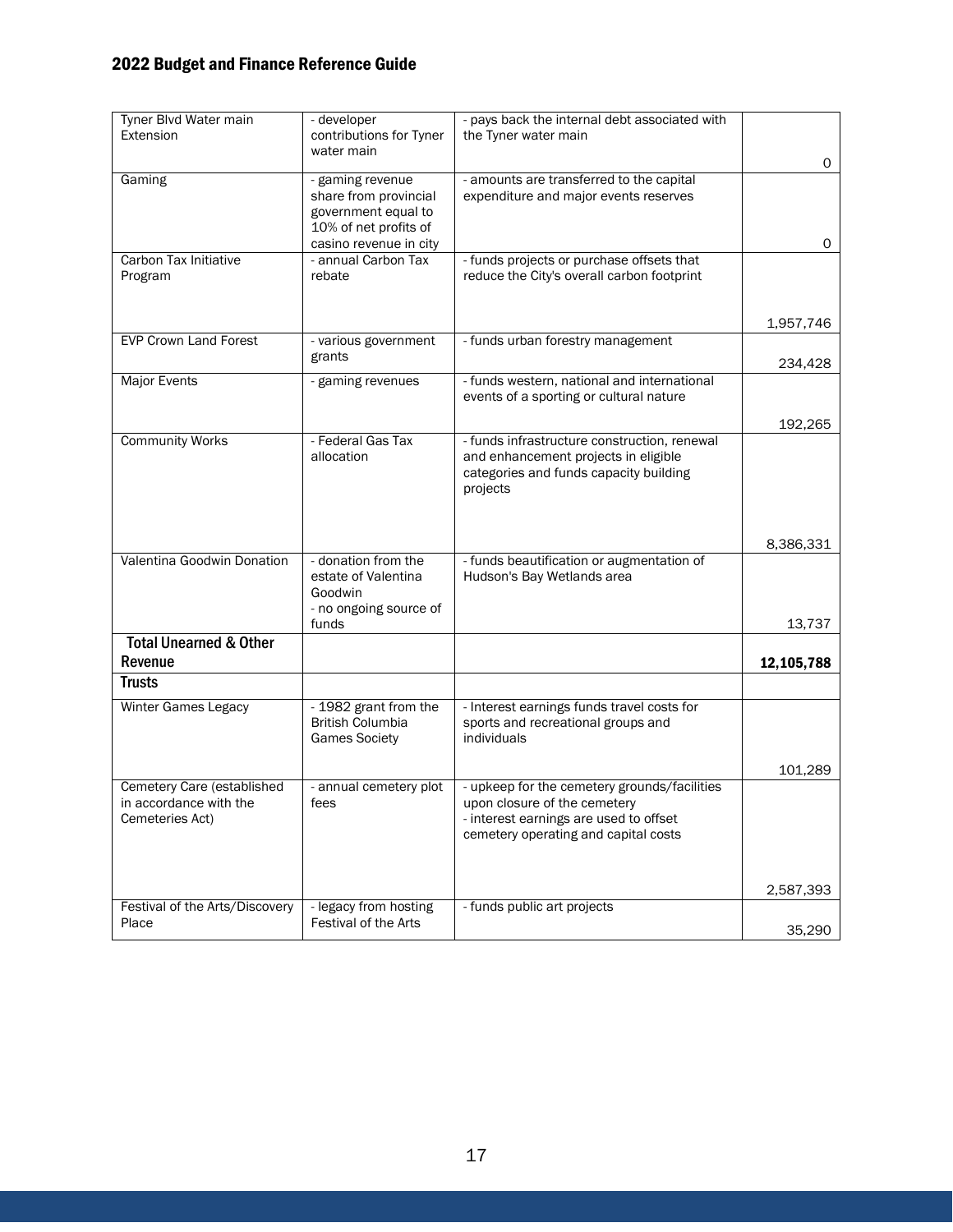| Elections BC Campaign   | - surplus local election<br>campaign funds<br>exceeding \$500 must<br>be held in trust and<br>accrue interest on<br>behalf of the<br>candidate | - if the candidate runs again in the next<br>general election, the excess campaign funds<br>plus any interest accrued thereon must be<br>returned to the candidates' financial agent<br>- if the candidate does not run again, the<br>funds will be forfeited to the jurisdiction in<br>which they're held to be used at the<br>jurisdiction's discretion | ი          |
|-------------------------|------------------------------------------------------------------------------------------------------------------------------------------------|-----------------------------------------------------------------------------------------------------------------------------------------------------------------------------------------------------------------------------------------------------------------------------------------------------------------------------------------------------------|------------|
| <b>Total Trusts</b>     |                                                                                                                                                |                                                                                                                                                                                                                                                                                                                                                           | 2,723,972  |
| <b>Total in Reserve</b> |                                                                                                                                                |                                                                                                                                                                                                                                                                                                                                                           | 66,397,802 |

## <span id="page-18-0"></span>5.1. Accumulated Surpluses

To avoid incurring operating deficits, the City projects revenues and expenses conservatively and analyzes budget variances regularly. This approach usually results in modest annual operating surpluses.

General, sewer, and water fund accumulated surpluses are retained to:

- reduce the need to borrow temporarily early in the year before revenues from property tax and utility bills are received; and
- provide funds that may be required to deal with major emergencies.

The City attempts to maintain all Operating Fund surpluses between 5% and 10% of the respective Operating Fund expenditures. Excess amounts over and above the 10% target are transferred to respective capital expenditure reserves for infrastructure needs.

# <span id="page-18-2"></span><span id="page-18-1"></span>6. DEBT

#### 6.1. Long-Term Debt

The City relies on debt financing for new infrastructure and for major repair of existing infrastructure. Long-term debt must be undertaken through the adoption of a loan authorization bylaw approved by the Inspector of Municipalities. The maximum term of a debt is the lesser of thirty years or the reasonable life expectancy of the capital asset or the term of any related agreement. The City makes debt payments for general/district energy/water/sewer capital projects from their respective operating funds.

Long-term debt for all BC municipalities except the City of Vancouver must be undertaken through their regional district, which borrows on their behalf from the Municipal Finance Authority (MFA).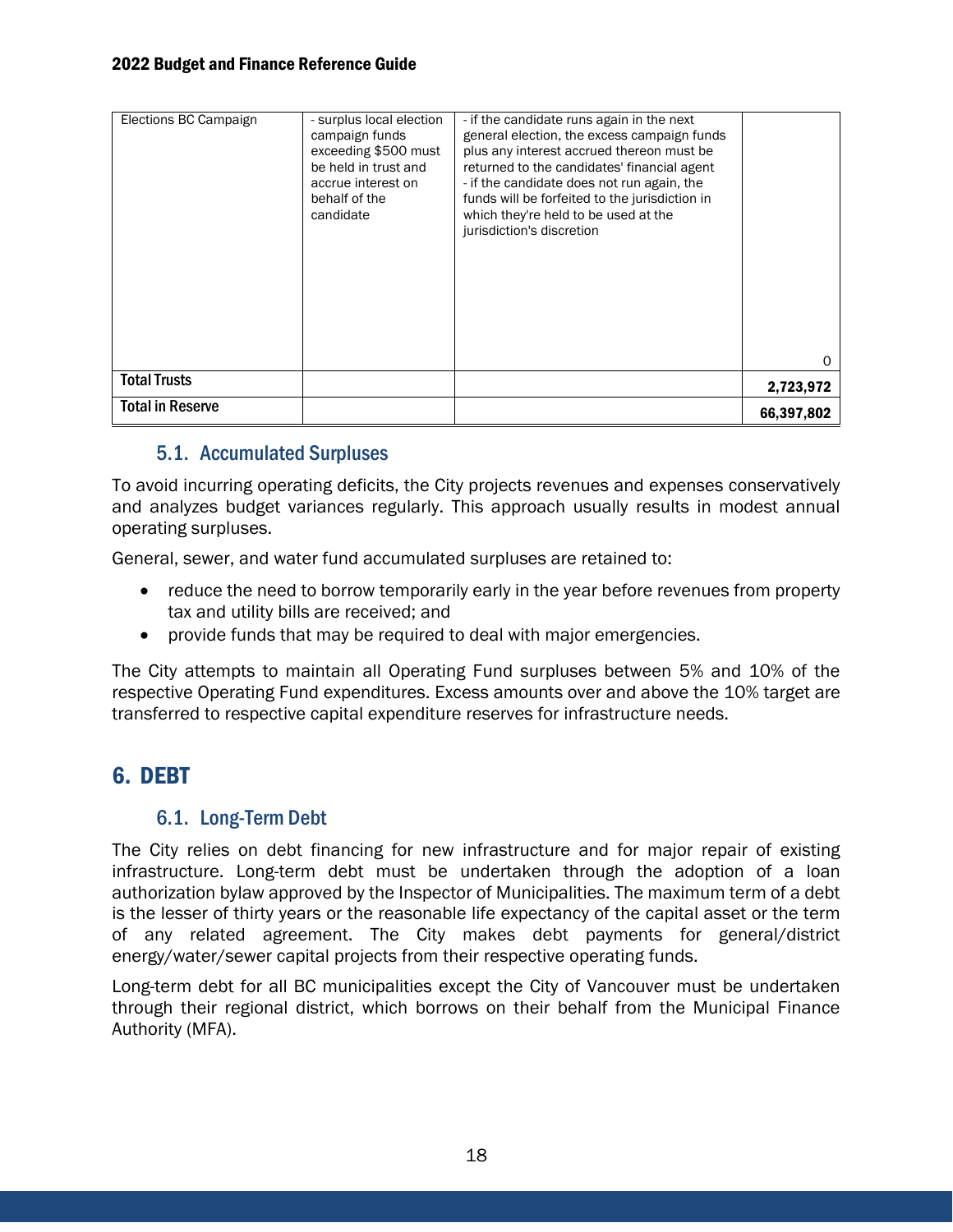The MFA, created in 1970, is an independent organization that is directed by its members (elected officials representing every regional district in BC) and provides: long-term, short-term and equipment financing; investment management; and a range of low-cost and flexible financial services. The MFA achieves this by pooling the borrowing and investment needs of its member local governments in BC. This collective structure, along with the requirement that regional districts guarantee the debt obligations of their members, grants the MFA an excellent credit rating (AAA) that enables attractive and sustainable borrowing solutions to contribute to the financial well-being of BC communities.



<span id="page-19-0"></span>Figure 7: Long-Term Debt Outstanding by Fund (\$millions) (2011 – 2020)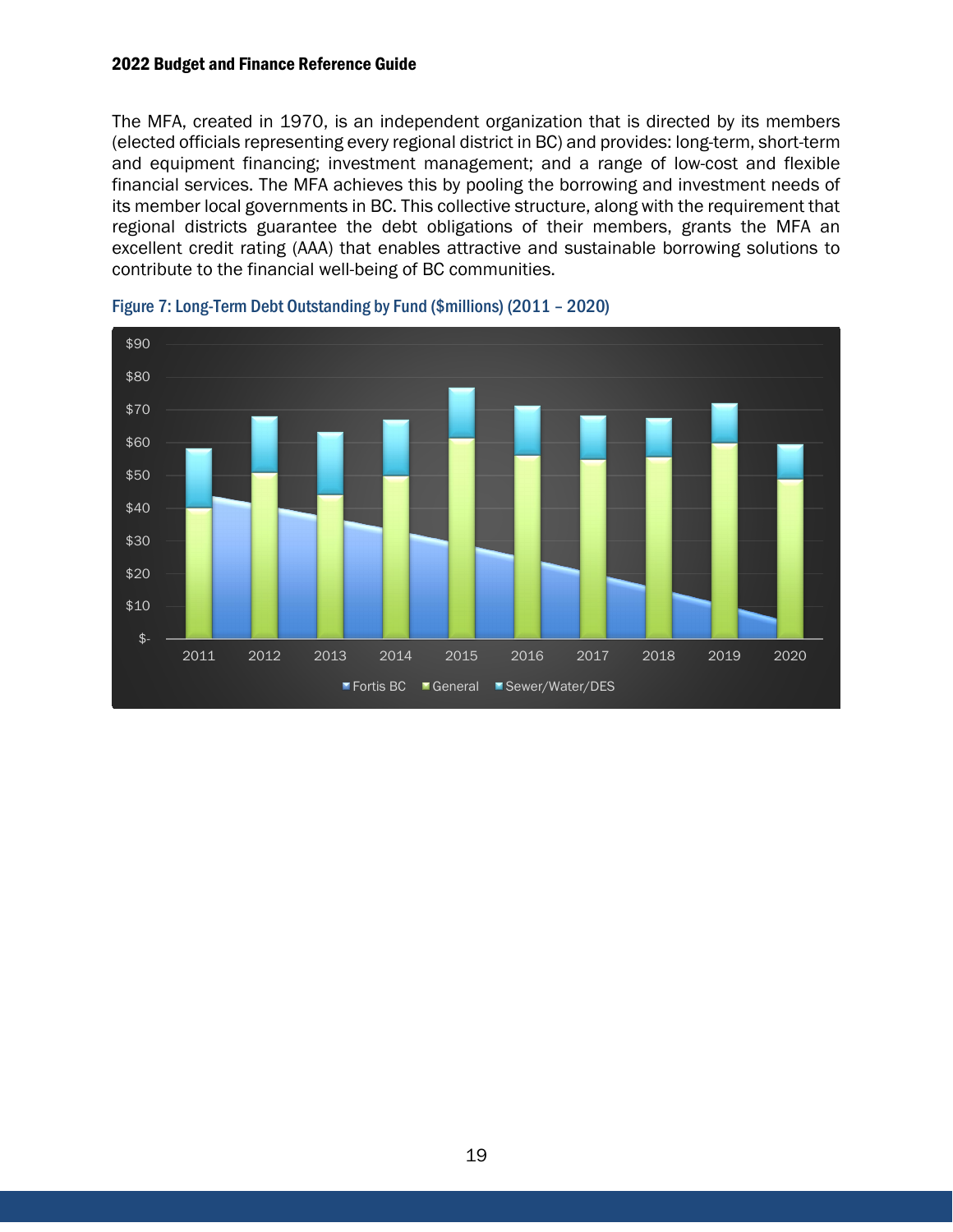

#### <span id="page-20-0"></span>Figure 8: Long-Term Debt Payments by Fund (\$millions) (2011 – 2020)

#### 6.2. Lease/Partnering Agreement

<span id="page-20-1"></span>There are two forms of capital financing under agreement: lease agreements and partnering agreements.

#### Lease Agreement

- Leasing may be undertaken with a  $3<sup>rd</sup>$  party such as a commercial leasing entity.
- The City may enter into capital lease agreements for a variety of capital assets including, but not limited to, the purchase of mobile and other equipment.

#### Partnering Agreement

- A partnering agreement is an agreement between a local government and a public or private partner under which the partner agrees to provide a service on behalf of the local government.
- A partnering agreement may include the financing of capital assets by one of the parties to the agreement.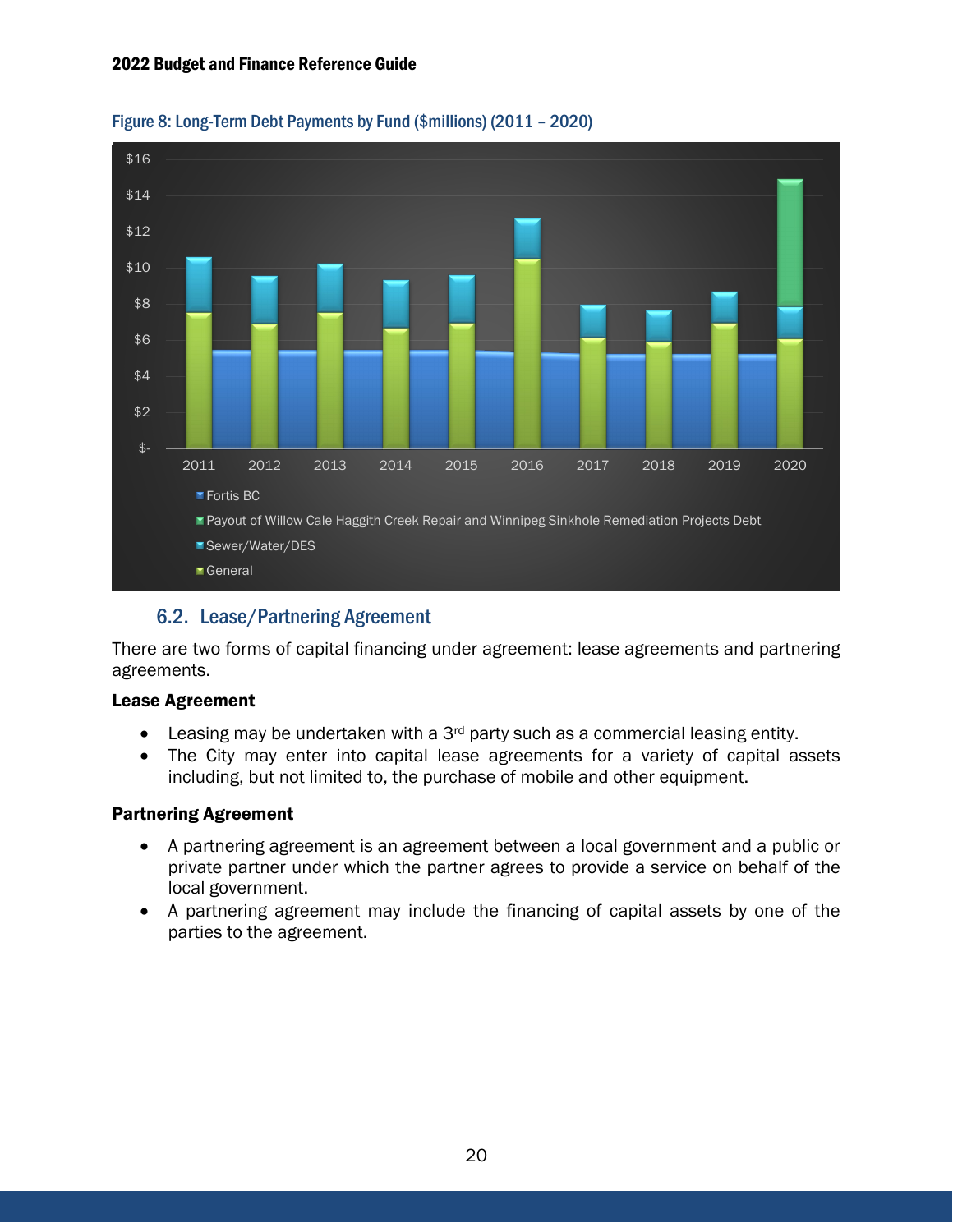# 6.3. Financial Liability Servicing Limits

<span id="page-21-0"></span>BC municipalities' financial liabilities (e.g. under leases, partnering, and long-term debt agreements) are subject to liability servicing limits. They also require elector approval if they are:

- a loan guarantee or are of a capital nature; and
- the agreement is for more than five years; or
- for more than five years if an extension were exercised.

A municipality cannot incur a liability that extends beyond the current year if it would cause the municipality's total annual cost of servicing (e.g. lease payments, partnering capital payments, long-term debt principal and interest payments) to exceed the regulated amount as determined by the Municipal Liabilities Regulation. Exceeding the regulated amount requires prior approval of the Inspector of Municipalities in consultation with the MFA. The regulated amount is based on 25% of a municipality's controllable revenues such as:

- property taxes a deduction is made to revenue received from Major Industry tax revenues for municipalities which are heavily dependent on that class;
- payments in lieu of taxes;
- user fees; and
- unconditional grants.

The total amount of all loan authorization bylaws are included in the liability servicing limit regardless of whether the funds have actually been borrowed.

| Year | <b>Municipal Revenue</b> | <b>Liability Servicing</b><br>Limit | <b>Payment Capacity</b><br>Available | <b>Approximate Principal</b><br><b>Borrowing Available</b> |
|------|--------------------------|-------------------------------------|--------------------------------------|------------------------------------------------------------|
| 2016 | \$164,912,920            | \$41,228,230                        | \$22,442,740                         | \$249,363,778                                              |
| 2017 | \$165,029,633            | \$41,257,408                        | \$22,496,328                         | \$249,959,200                                              |
| 2018 | \$172,759,289            | \$43,189,822                        | \$25,154,282                         | \$279,492,022                                              |
| 2019 | \$177,512,689            | \$44,378,172                        | \$23,982,421                         | \$322,778,210                                              |
| 2020 | \$171,514,757            | \$42,878,689                        | \$15,422,526                         | \$194,975,044                                              |

#### <span id="page-21-1"></span>Table M: Debt Capacity and Available Capacity (2016 – 2020)

# <span id="page-21-2"></span>7. COUNCIL'S FINANCE GUIDELINES

Council and Administration's financial decisions are guided by the City of Prince George's Sustainable Finance Guidelines, which is Appendix A of this document.